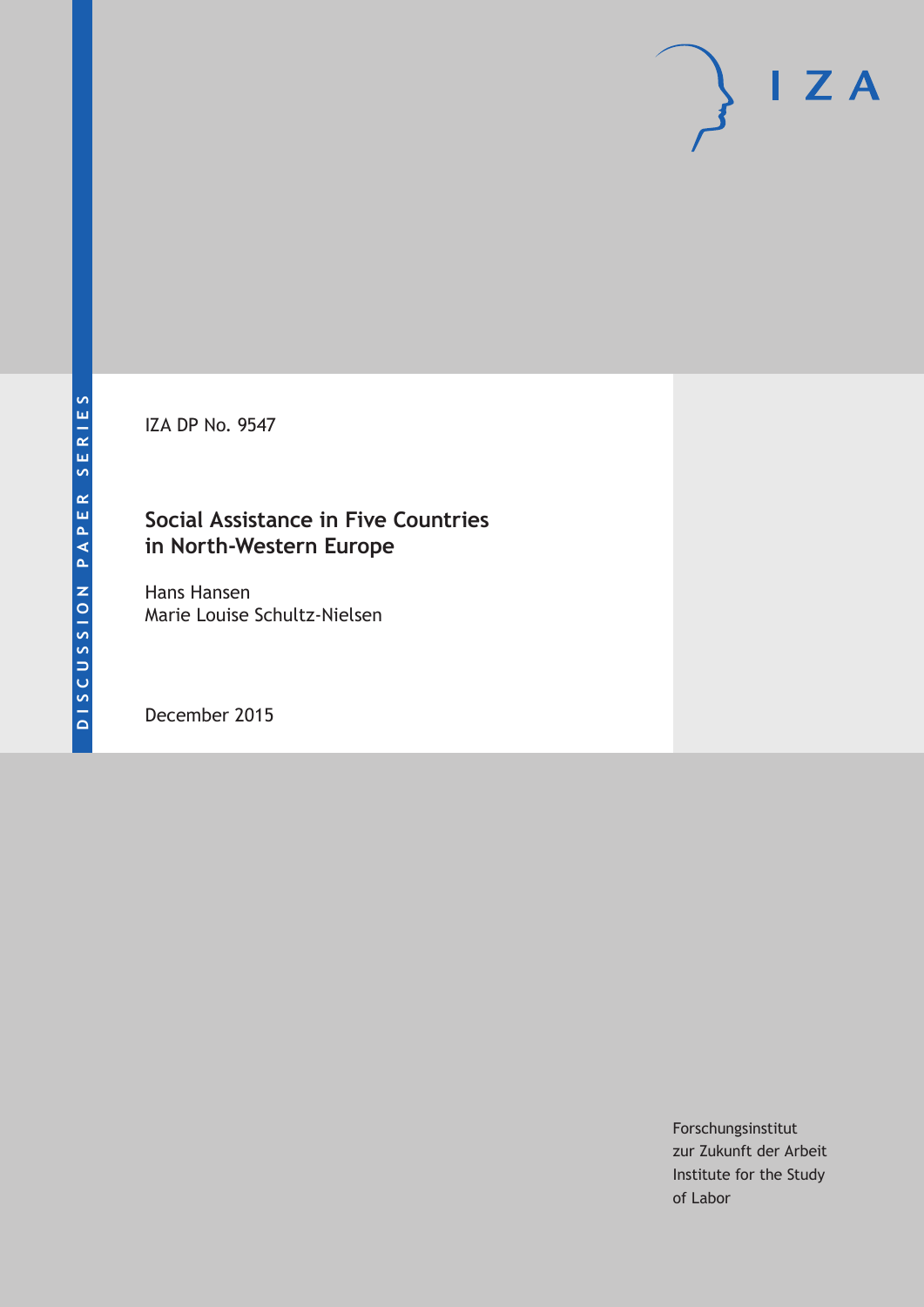# **Social Assistance in Five Countries in North-Western Europe**

### **Hans Hansen**

*Rockwool Foundation Research Unit* 

### **Marie Louise Schultz-Nielsen**

*Rockwool Foundation Research Unit and IZA* 

Discussion Paper No. 9547 December 2015

IZA

P.O. Box 7240 53072 Bonn **Germany** 

Phone: +49-228-3894-0 Fax: +49-228-3894-180 E-mail: iza@iza.org

Any opinions expressed here are those of the author(s) and not those of IZA. Research published in this series may include views on policy, but the institute itself takes no institutional policy positions. The IZA research network is committed to the IZA Guiding Principles of Research Integrity.

The Institute for the Study of Labor (IZA) in Bonn is a local and virtual international research center and a place of communication between science, politics and business. IZA is an independent nonprofit organization supported by Deutsche Post Foundation. The center is associated with the University of Bonn and offers a stimulating research environment through its international network, workshops and conferences, data service, project support, research visits and doctoral program. IZA engages in (i) original and internationally competitive research in all fields of labor economics, (ii) development of policy concepts, and (iii) dissemination of research results and concepts to the interested public.

IZA Discussion Papers often represent preliminary work and are circulated to encourage discussion. Citation of such a paper should account for its provisional character. A revised version may be available directly from the author.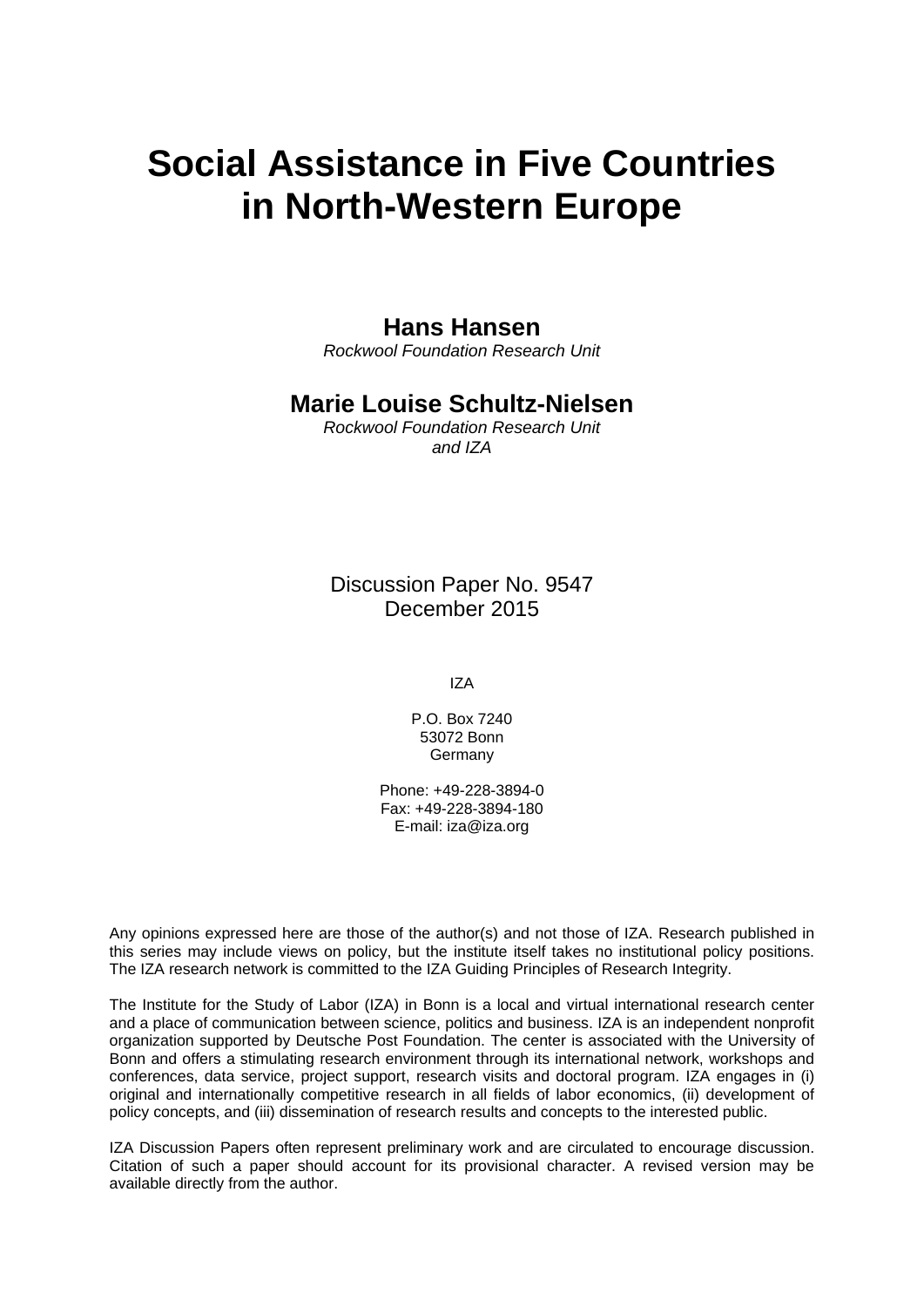IZA Discussion Paper No. 9547 December 2015

# **ABSTRACT**

# **Social Assistance in Five Countries in North-Western Europe\***

In this paper, we calculate the disposable incomes in 2012 of three selected family types receiving social assistance in five countries in north-western Europe. We also calculate the net replacement rates for families receiving social assistance, calculated on the basis of the disposable incomes of 'average workers' in the five countries, as reported by the OECD. The results show that the Danish social assistance benefits are the highest, or among the highest, of the five countries; Swedish benefits are the lowest or among the lowest, but very much in line with those in Germany. The benefits in the United Kingdom for families with children are in the middle of the group, whereas the UK's benefits for single persons without children are among the lowest. In the Netherlands the picture is more mixed; for single persons without children the benefits are among the highest, for lone parents they are around the middle, and for couples with children the benefits are comparatively low.

JEL Classification: J38, J65, I38

Keywords: unemployment, net replacement rate, social assistance benefits

Corresponding author:

 $\overline{a}$ 

Marie Louise Schultz-Nielsen The Rockwool Foundation Research Unit Sølvgade 10 1307 Copenhagen K Denmark E-mail: mls@rff.dk

<sup>\*</sup> We wish to express our thanks to Bodil Nielsen for her help with the preparation of this study paper. We also thank Bjørn Gustafson, Torben M. Andersen, Jan Rose Skaksen and Torben Tranæs for their comments on a previous version of the text. Naturally, however, the views expressed are the sole responsibility of the authors.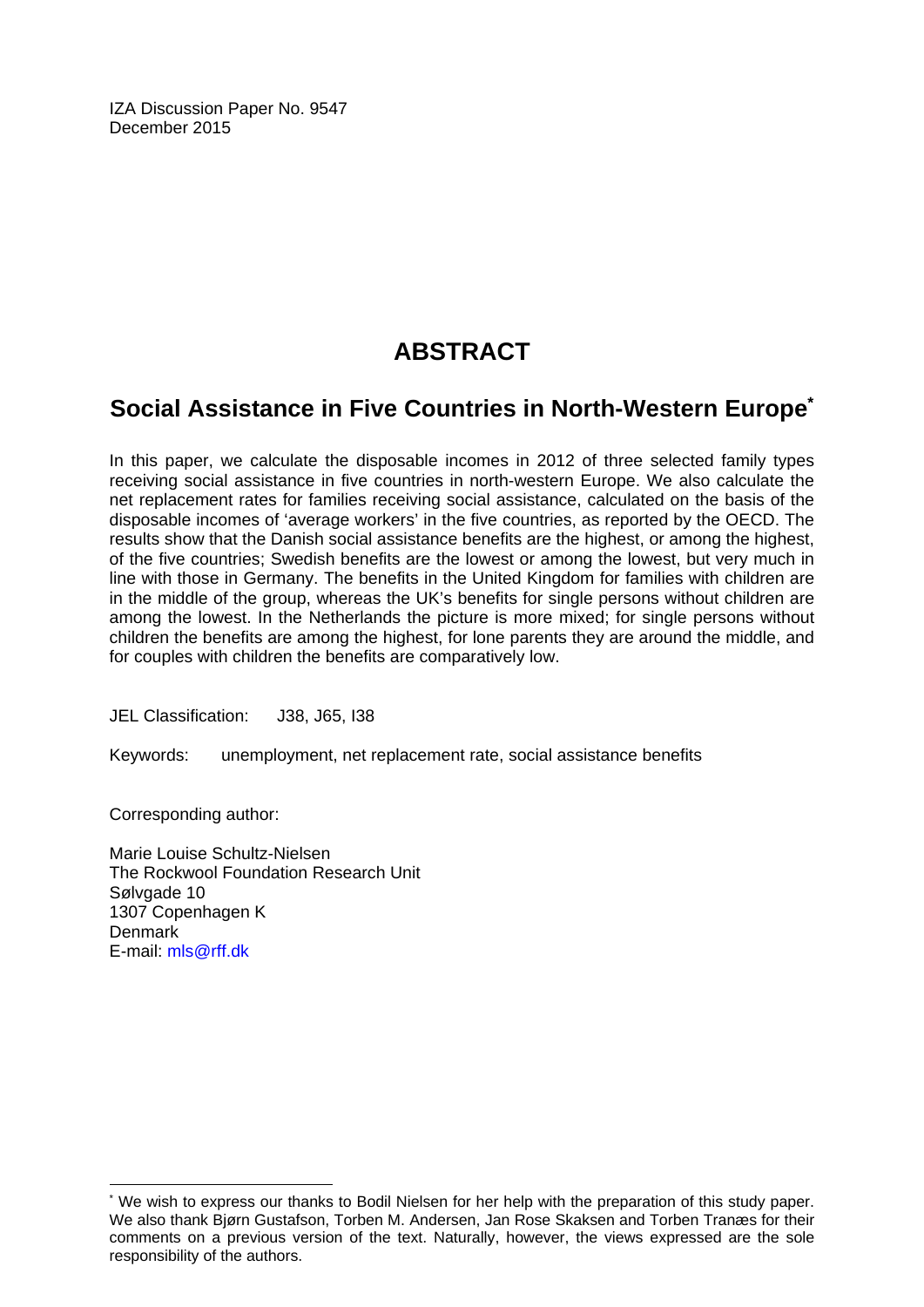#### *Introduction*

In this paper we compare social assistance benefits in Denmark, Sweden, the United Kingdom1, Germany and the Netherlands. These countries have been selected as representing social-democratic, liberal and conservative welfare models (see Esping-Andersen, 1990). The paper is based on Chapter 11 of Hansen and Schultz-Nielsen (2015).

The comparisons are made on the basis of the rules for social assistance in the various countries as they were in 2012. The systems in Sweden, Germany and the Netherlands have remained largely unaltered since then, while there have been certain changes in Denmark and the UK2.

The comparisons are illustrated with a number of empirical examples in which three family types – a single person, a lone parent with two children and a couple with two children – were in receipt of social assistance benefits in 2012 in their various countries. The benefits are subdivided into their main components. The relationships between social assistance and unemployment benefit in the various countries are also briefly discussed.

In all the countries compared except Denmark, the benefits under the social assistance schemes are paid free of tax. In the case of the Denmark, the benefits reported here are calculated after the deduction of tax, so that the final figures are comparable with those for the other countries. Another important difference is that Sweden, the UK and Germany place greater weight on covering the housing costs of social assistance recipients than do Denmark and the Netherlands. In the first three countries these costs are covered separately and usually in full, whereas the costs are only partially covered in Denmark and the Netherlands.

It is notoriously difficult to make international comparisons that take housing costs into account, because housing conditions and housing costs are so very different in different countries. Nevertheless, we do attempt to make comparisons for the various family types in our five countries for the year 2012. This we do by comparing both the net replacement rates for recipients of social assistance and their net disposable incomes recalculated in common PPP (Purchasing Power Parity)-corrected values. The calculation of the levels of net replacement rates draws on the OECD's methods, and the incomes of families in work used in calculating net replacement rates are directly based on the AW (Average Worker) descriptions and calculations in *Taxing Wages 2011-2012* (OECD, 2013).

 $\overline{a}$ <sup>1</sup> The rules applied for the UK are those for Great Britain, whether they in all detail also apply for Northern Ireland has not been investigated.

<sup>2</sup> In the UK, the Welfare Reform Act of 2012 introduced a number of changes with effect from 2013. A benefit cap now limits the total amount of assistance that a family can receive, though this cap has been set fairly high. The 'under-occupancy penalty' (often referred to colloquially as 'the Bedroom Tax') reduces the amount of Housing Benefit paid to recipients who are deemed to have more rooms in their homes than they need in relation to the size of their families. Finally, a new all-in-one benefit called Universal Credit was launched in 2013, but it is being introduced only gradually. In Denmark, a social assistance reform was passed in 2014, the main change introduced being a reduction in the amount of benefit payable to recipients aged 25-29. In 2015 a benefit cap was brought in for recipients of social assistance, limiting the total amount of benefit they can receive. In addition, an 'integration benefit' was introduced in 2015 which cuts the amount of benefit payable to refugees and other immigrants from countries outside the EU who have not been resident in Denmark for seven out of the previous eight years.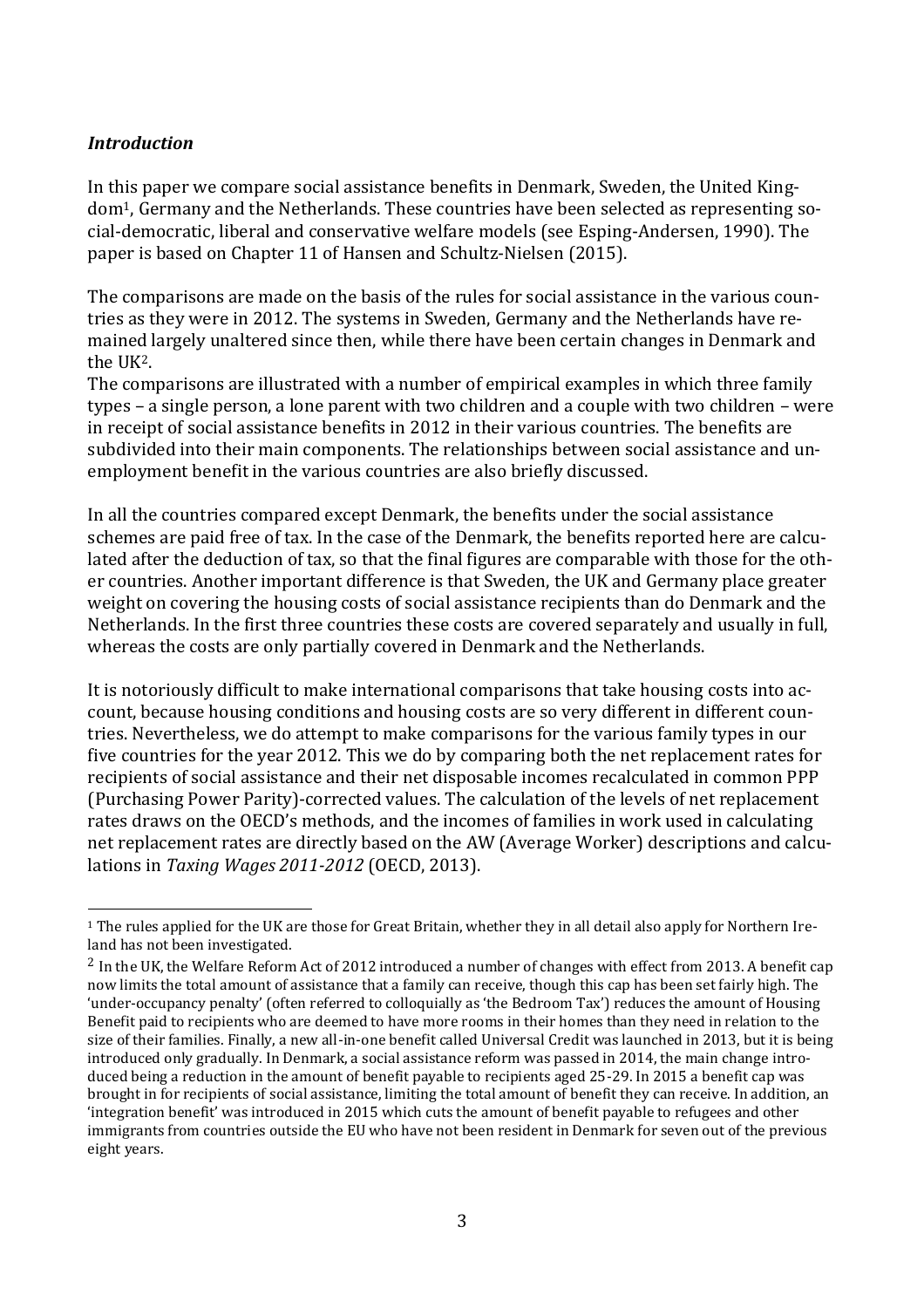The three family types included in the study, as noted above, are a single person, a single person with two children of school age, and a couple (married or cohabiting) with two school-age children. The adults in the families are aged over 25, which means that they receive the standard social assistance benefit and are entitled to full personal deductions in their tax calculations. The children are aged 7-10, and in consequence the families are entitled to child benefit for this age group under the rules regarding child benefit in their respective countries.

The calculations of net replacement rates are based on two possible situations for each family type: either the adults are in employment and thus receive wage income, or they are unemployed and receive social assistance. In the case of couples, the situations considered are those where either both adults are working, or both are unemployed. The situation where one adult is employed and the other unemployed is not included in the comparisons.

The calculations of the disposable incomes of people in work are based on the wages for the OECD's Average Worker (AW) for each country, as published in *Taxing Wages*. Single persons, lone parents and the higher-paid members of couples are counted as receiving 100 percent of the relevant AW income, while the lower-paid members of each couple are counted as receiving 80% of this wage.

The figure for rent for housing in Denmark used in the calculations is that given for the relevant family types in *Fordeling og incitamenter 2004* (Income distribution and incentives 2004), published by the Ministry of Finance (see Finansministeriet, 2004). These rents are adjusted in accordance with changes in housing rents as given by the Danish consumer prices index (see Danmarks Statistik, 2015). No account is taken of costs for heating, water and electricity. To evaluate the support provided towards housing costs in the other countries we use housing rents that are equivalent to those in Denmark, in that it is assumed that rents make up the same proportions of 100 percent AW income<sup>3</sup> as they do in Denmark, namely 12.1 percent for single persons and 15.9 percent both for lone parents with two children and for couples with two children. This does not mean that rents in the other four countries are assumed to be exactly the same as in Denmark for the various family types, but rather that housing costs are calculated as making up the same proportions of AW wages in all the countries considered.

#### *2. Denmark*

The Danish social assistance (*kontanthjælp*) system is described in detail in Hansen and Schultz-Nielsen (2015) which also includes a summary in english. An outline of the main points will suffice here. In order to obtain social assistance in Denmark it is not sufficient to have a low income, it is not a 'topping-up' scheme. A social event (job loss, divorce etc.) must have occurred and the ability to provide for one self or the family is no longer there. Fulfilling these criteria the principal element in the social assistance scheme is a basic payment (*grundsats*); the amount of the *grundsats* depended in 2012 on whether the recipient was aged over or under 25 and whether he or she had dependent children. The *grundsats* payment is taxable. Assistance with one-off expenses may be provided within the framework of the social assistance scheme. In some cases, it is possible to receive a housing supplement (*boligtillæg*). In

 $\overline{a}$ <sup>3</sup> AW income in Denmark in 2012 was DKK 392,456 (approximately EUR 52,600).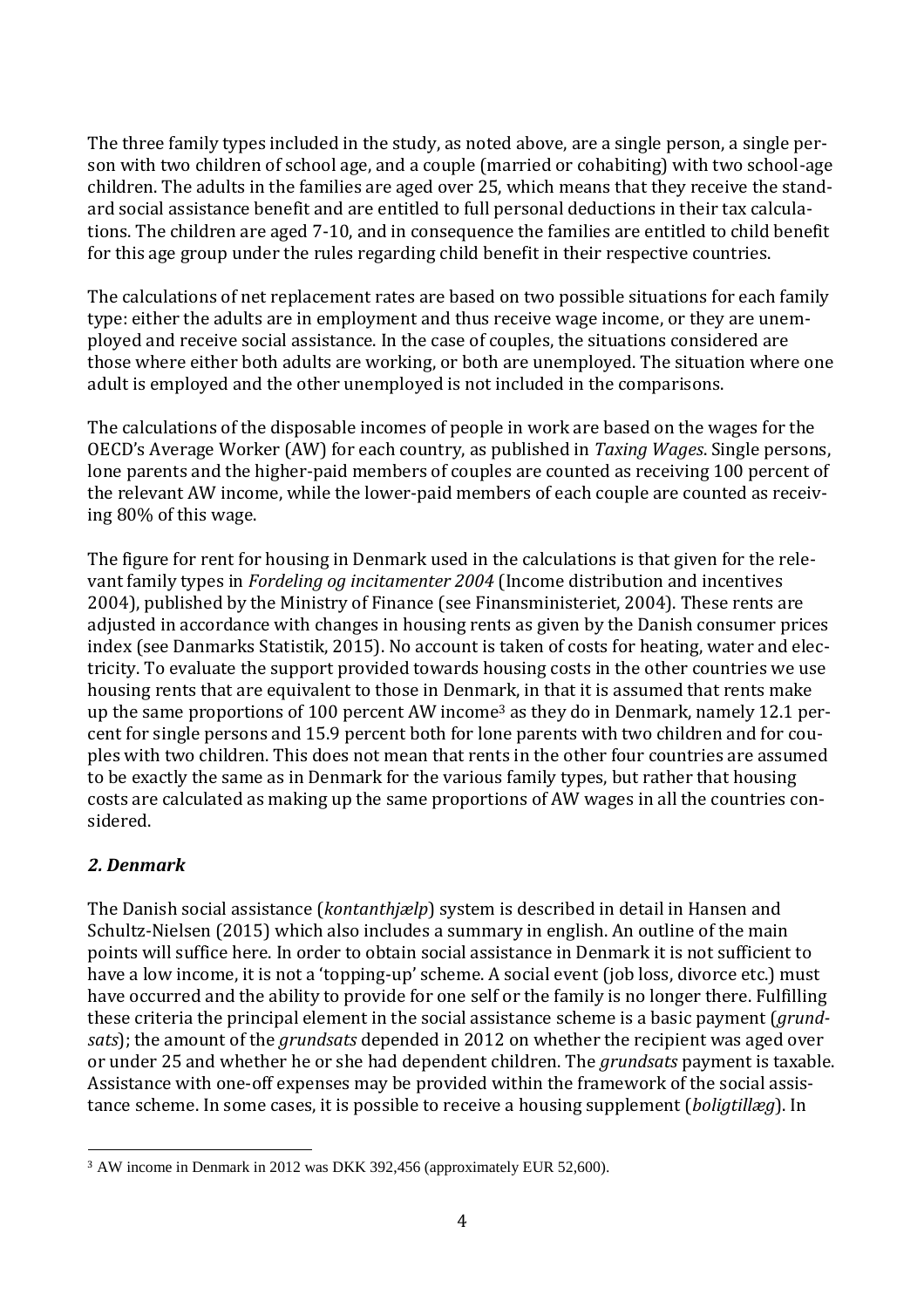addition, people living in rental accommodation in particular may receive housing benefit (*boligstøtte*), which covers part of the rent, and families with children can receive child benefits (*børneydelser*). None of these additional benefits – assistance with specific costs, housing benefit or child benefit – are liable to tax. With the exception of assistance for specific, primarily one-off expenses, all these elements are included in the comparisons in this paper.

As mentioned above, the calculations below cover three family types: single persons, lone parents with two children and couples with two children. It is assumed that all receipts of social assistance payments and wage income start from the first day of the year in question and continue throughout the year. Similarly, it is assumed that the levels of housing rent used are 'approved', i.e. that they are not judged by the authorities to be unreasonably high.

Table 1 shows calculations of the disposable income both before and after housing costs for recipients of social assistance in Denmark in all three family types in 2012.

Table 1. Disposable income before and after housing costs for selected family types in Denmark, 2012

|                                              | <b>Single person</b> | Lone parent,<br>2 children<br>$\left(\text{aged } 7-10\right)$ | Couple,<br>2 children<br>$\left(\text{aged } 7-10\right)$ |
|----------------------------------------------|----------------------|----------------------------------------------------------------|-----------------------------------------------------------|
| <b>Benefits per year:</b>                    |                      | - DKK -                                                        |                                                           |
| <b>Personal benefits for adults</b>          | 124,020              | 164,784                                                        | 329,568                                                   |
| As above, after deduction of<br>social costs | 93,391               | 118,935                                                        | 237,870                                                   |
| <b>Child benefit</b>                         |                      | 66,144                                                         | 21,264                                                    |
| Total benefits per year                      | 93,391               | 185,079                                                        | 259,134                                                   |
| Rent                                         | 47,394               | 62,352                                                         | 62,352                                                    |
| <b>Housing benefit</b>                       | 7,109                | 37,411                                                         | 8,649                                                     |
| <b>Housing supplement</b>                    | 7,885                | 0                                                              | $\boldsymbol{0}$                                          |
| Net rent                                     | 32,400               | 24,941                                                         | 53,703                                                    |
| Disposable income after                      | 60,991               | 160,138                                                        | 205,431                                                   |
| housing costs                                |                      |                                                                |                                                           |

Source: Own calculations, based on Jappe (2012, 2013). No account is taken of costs of water, heating and electricity, which may be covered by the housing supplement.

The figures in Table 1 are given in Danish kroner (DKK) and in 2012 values. Before housing costs, disposable income was DKK 93,391 for a single person, DKK 185,079 for a lone parent with two children and DKK 259,134 for a couple with two children. In 2012 the rules for receipt of social assistance were the same for married couples and for cohabiting couples in cases where both members of the couple received social assistance, and they can therefore be considered together here. When both members of a couple receive the same income, then there is no question of unused personal tax deductions to be taken into account, and thus the members of both married couples and cohabiting couples pay the same amount of tax on the income sources used in these calculations.<sup>4</sup>

 $\overline{a}$ 

<sup>4</sup> Unused tax deductions can otherwise be transferred from one member of a married couple to the other, this is not the case for cohabiting couples.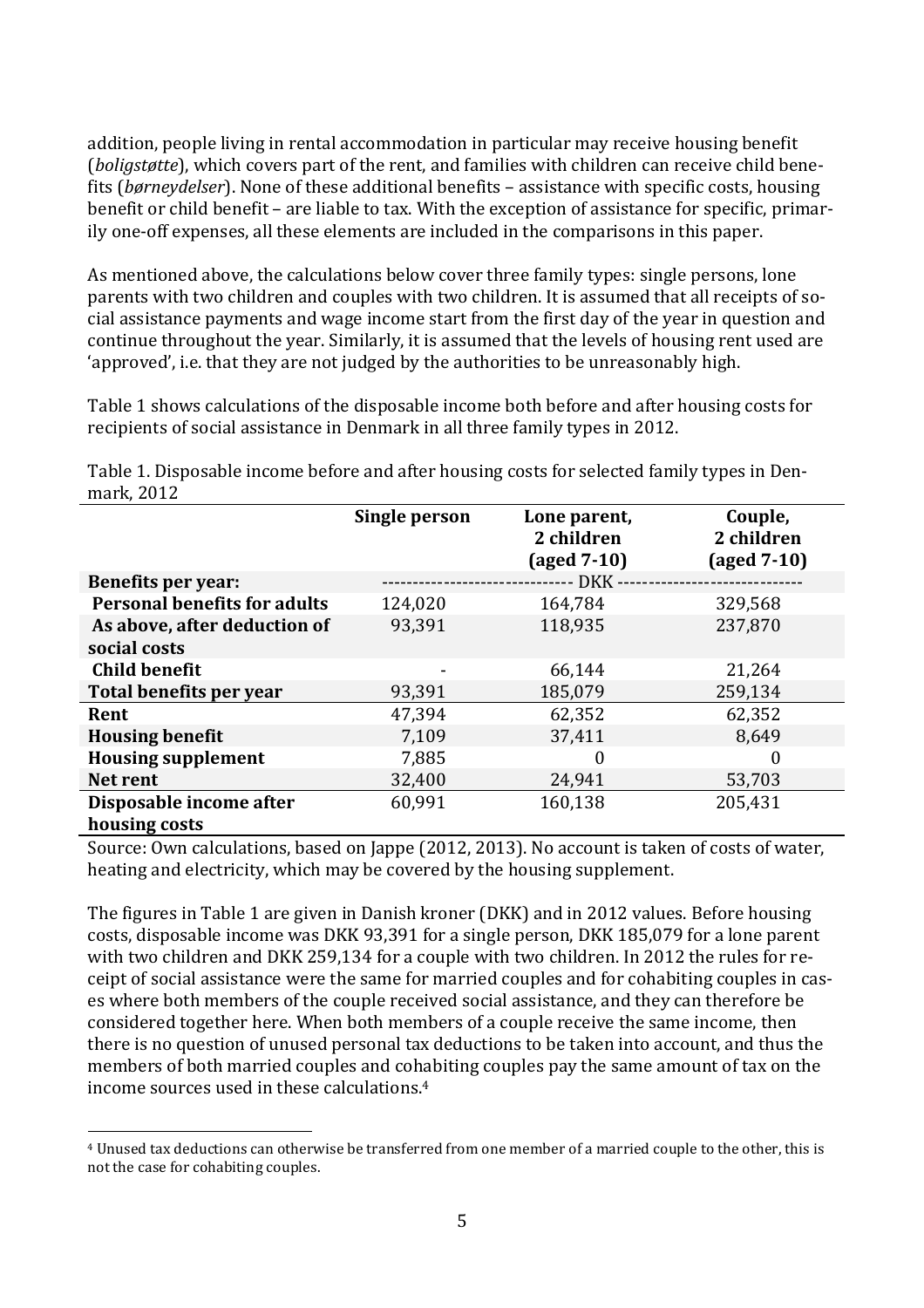Table 1 shows the rents for housing (in DKK/year) for the three Danish family types. As indicated previously, these rents provide the basis for calculating the rents assumed for the other four countries. The rents for each country thus calculated are then used in the calculation of the disposable incomes of working families after housing costs, and thus in the calculation later in this paper of net replacement rates. Disposable incomes after housing costs are also shown in the table, and are calculated as being DKK 60,991 for single persons, DKK 160,138 for lone parents with two children and DKK 205,431 for couples with two children.

*Relationship of social assistance to unemployment insurance in Denmark* In Denmark, membership of unemployment insurance funds is voluntary. Social assistance is thus an optional alternative to unemployment benefit. Denmark is the only country among the five studied in this paper where this is the case.

#### *3. Sweden*

The Swedish social assistance system is called *försörjningsstöd*. It consists of two elements: a *riksnorm* (national standard) and coverage of reasonable expenses, especially those for housing. In addition, within the framework of the *ekonomiskt bistånd* (financial support) system, which includes *försörjningsstöd*, there are possibilities for one-off costs to be covered, e.g. costs of medicine and dentist's fees. It is not necessary to demonstrate the occurrence of a change in circumstances (a social event) to become entitled to *försörjningsstöd*; it is enough to have insufficient income. The system is of the 'topping up' type, whereby existing income is supplemented by benefits up to the level of *försörjningsstöd*.

The *riksnorm* is fixed annually by the Swedish parliament on the basis of family budget studies and price inflation. This level is only for the guidance of municipalities, who may give more or less support than the national amount, depending on the circumstances of the recipient families.

As noted above, the *riksnorm* is based on budget surveys. These take account of family size. Each family member is allocated a certain amount for food, clothes and footwear, leisure, hygiene and other individual everyday expenses. In families with couples, however, a joint amount is allocated to the pair. This takes 'economies of scale' into account, so that a couple receives less than double the amount of two individuals. Children and young people are allocated an amount that increases with their age. Finally, the *riksnorm* includes an amount for joint family expenses such as newspapers, telephone and TV licence. This amount varies according to the size of the family but again takes 'economies of scale' into account.

The *riksnorm* amounts for the family types considered here – single persons, lone parents with two children and couples with two children, with no distinction made between married couples and cohabiting couples – were, as of 1 January 2012, as shown in Table 2 (in Swedish kronor, SEK).

Several types of income are deducted from the benefits. This applies, for example, to different types of payments for children – both *barnbidrag* (child benefit) and *underhållsbidrag* (child support payments from another parent), and both for lone parents and for couples with chil-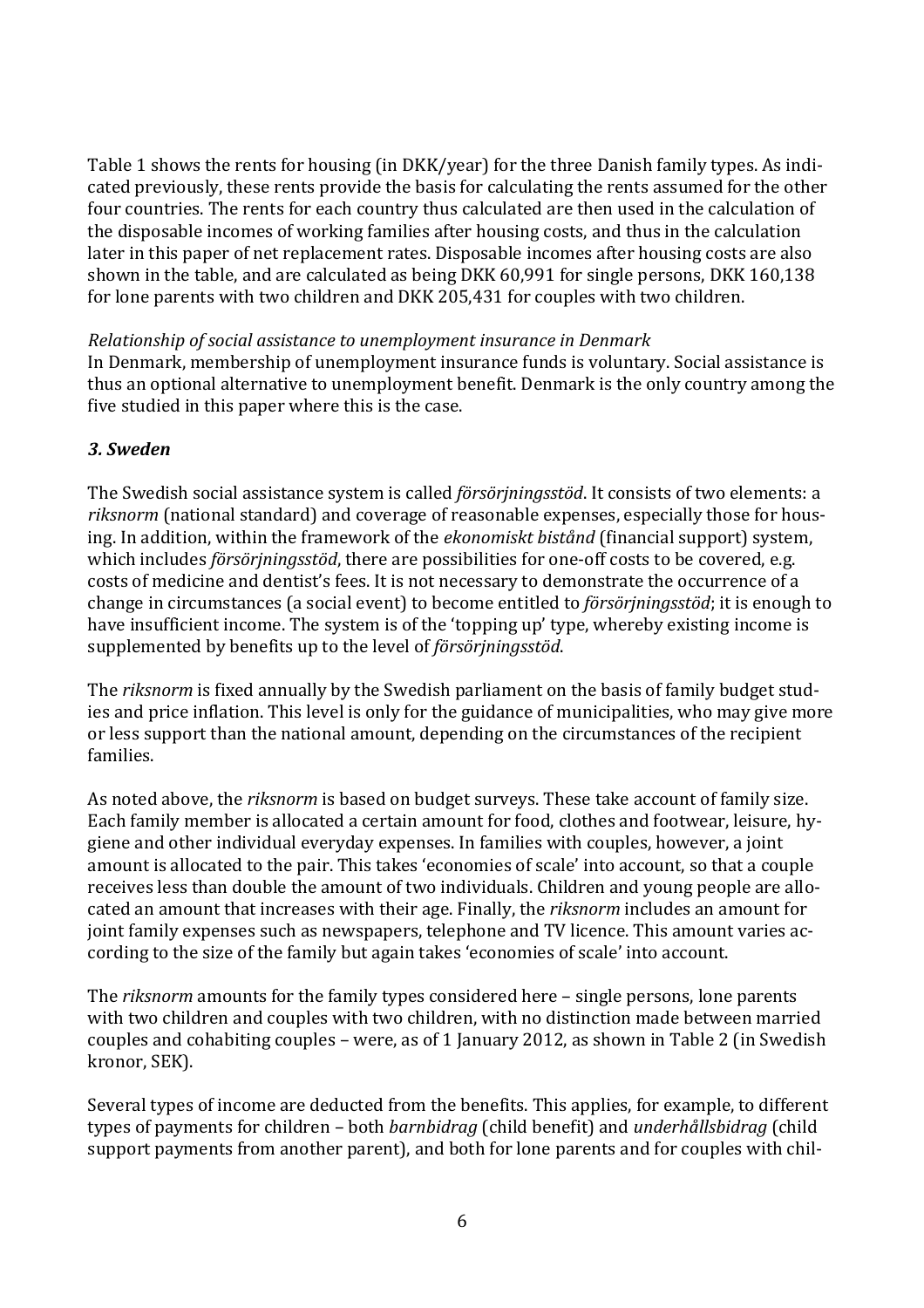dren. This contrasts with systems like the Danish, where these payments do not affect social assistance, and where there is no calculation of separate individualised payments for children. In both Denmark and Sweden, payments in respect of children are particularly important for lone parents, making up 26 percent and 20 percent in the two countries respectively of the disposable income after housing costs of lone parents in work who earn 100 percent of the AW wage. In Table 2, payments with respect to children are offset against total benefits, though this has no effect on the total amount that families receive.

|                                  | Single person | Lone parent,<br>2 children | Couple,<br>2 children |
|----------------------------------|---------------|----------------------------|-----------------------|
|                                  |               | $(\text{aged }7-10)$       | $\text{(aged 7-10)}$  |
| <b>Amount of benefit:</b>        |               | -- SEK ---                 |                       |
| <b>Adults</b>                    | 35,040        | 35,040                     | 63,240                |
| <b>Children</b>                  |               | 57,360                     | 57,360                |
| Joint                            | 11,040        | 15,600                     | 17,760                |
| <b>Benefit in total</b>          | 46,080        | 108,000                    | 138,360               |
| Amount of child benefit off-     | 0             | 57,552                     | 27,000                |
| set                              |               |                            |                       |
| <b>Amount of benefit remain-</b> | 46,080        | 50,448                     | 111,360               |
| ing                              |               |                            |                       |
| Total benefits per year          | 46,080        | 108,000                    | 138,360               |
| Rent                             | 46,863        | 61,580                     | 61,580                |
| <b>Total grant towards rent</b>  | 46,863        | 61,580                     | 61,580                |
| Net rent                         | 0             | $\boldsymbol{0}$           | $\theta$              |
| Disposable income after          | 46,080        | 108,000                    | 138,360               |
| housing costs                    |               |                            |                       |

Table 2. Disposable income before and after housing costs for selected family types in Sweden, 2012

Sources: www.socialstyrelsen.se and own assumptions regarding levels of rent.

*Försörjningsstöd* includes, as already mentioned, payments for 'reasonable' household expenses, including electricity bills and home insurance. Such reasonable household expenses (*skäliga boendekostnader*) vary according to where in the country the benefit recipients live. The amounts are highest in Stockholm, somewhat lower in other large towns, and lowest in rural areas. In Gothenburg, Sweden's second largest city, the maximum amounts for *skäliga boendekostnader* were as shown below in 2012:

| Family size               | Maximum reasonable annual<br>household expenses | Average annual household<br>expenses |
|---------------------------|-------------------------------------------------|--------------------------------------|
| 1-2 adults                | SEK 84,900                                      | SEK 61,500                           |
| 1-2 adults $+$ 2 children | SEK 131,700                                     | <b>SEK 92,700</b>                    |

Source: Göteborgs Stad Stadsledningskontor (2012).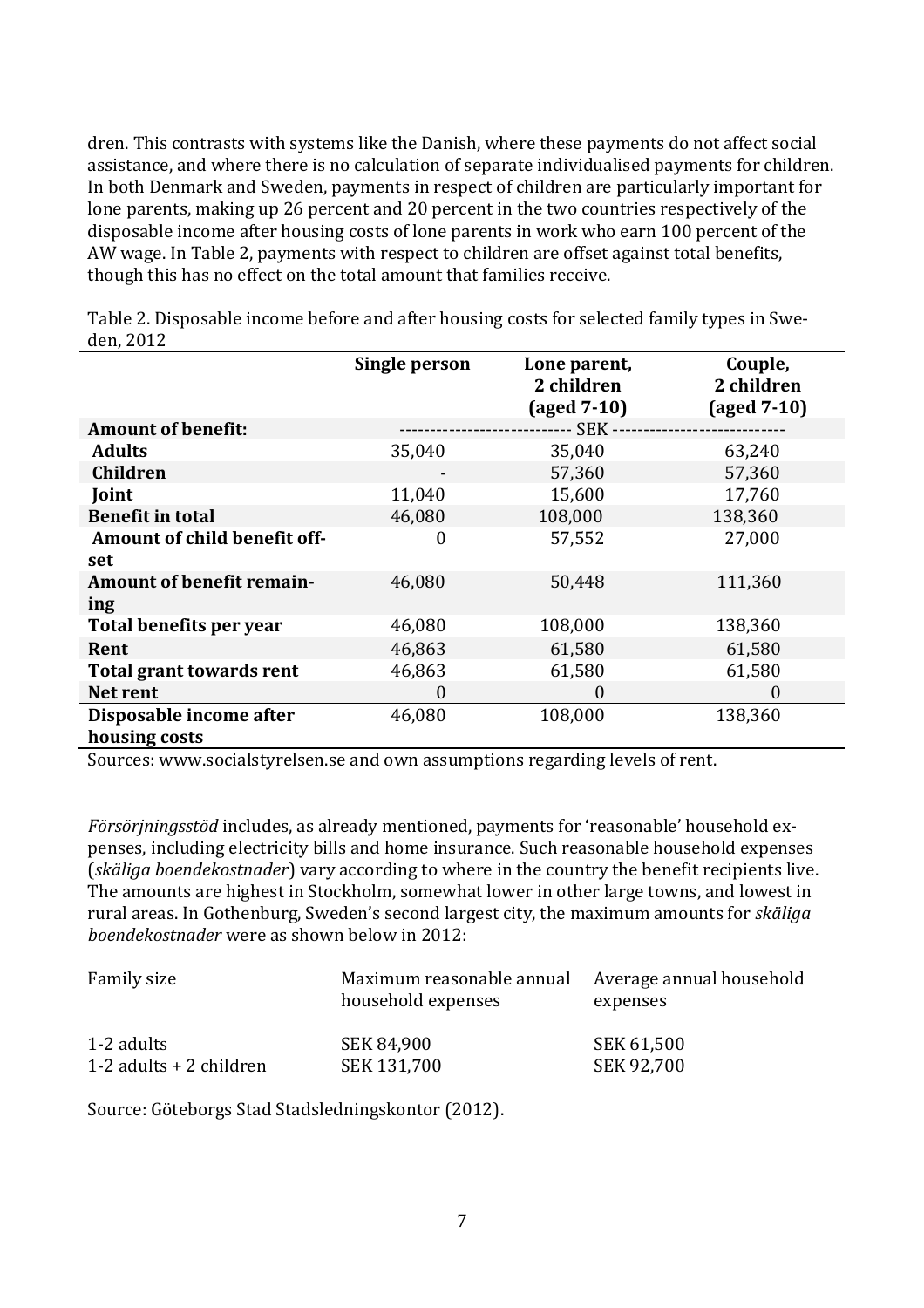We have no information about the distribution of payments around the average, but it would seem that there is plenty of room below the ceiling for 'reasonable household expenses'.

Expenses for travel to work and membership of trades unions and unemployment insurance funds can also be covered. It seems, then, that household expenses can be fully covered within the limits of what is considered 'reasonable'. If a family receives housing benefit (*bostadsbidrag*), this is offset against the overall benefit paid.

In order to elucidate the coverage of housing expenses by benefits, we use rents that are equivalent to those in Denmark on the assumption that rents for housing in Sweden represent the same proportion of the Swedish AW income as Danish rents make up of the Danish AW income. Table 2 includes the rent figures for Sweden in SEK/year. The table also gives the disposable income remaining after deduction of rent from total annual benefit, with net rent costs in this case being zero. Thus, disposable annual income for benefit recipients in Sweden is the same both before and after housing costs, i.e. SEK 46,080 for single persons, SEK 108,000 for lone parents with two children and SEK 138,360 for couples with two children. The rents for housing shown are well under the ceiling for 'reasonable' household costs in Gothenburg in 2012, but obviously this may not be the case everywhere in Sweden. It should be noted that no account has been taken of the costs of electricity, water and heating in the calculations of housing costs in the five countries, even though these costs are covered under benefit schemes in some of the countries (for example, in the Danish housing supplement, or in the coverage of the cost of electricity as part of household costs under the Swedish *försörjningsstöd*.

#### *Relationship of social assistance to unemployment insurance in Sweden*

In Sweden there is a basic unemployment insurance that pays out a basic amount to everyone who fulfils the relevant work criterion, i.e. who has been in employment for a certain amount of time before becoming unemployed. In addition there is a voluntary system of insurance for those who, as well as the employment requirement, also fulfil the criteria for membership of an unemployment insurance fund. Under the voluntary insurance system, payments depend on previous income, up to a certain maximum level. In Sweden, then, an unemployed person will receive *försörjningsstöd* if he or she does not fulfil the work requirements for basic unemployment insurance, or if the period of payment of unemployment insurance has come to an end. It is not possible to choose *försörjningsstöd* as an optional alternative to unemployment benefit.

#### *4. The United Kingdom*

There are two types of social assistance in the United Kingdom. The first is Jobseeker's Allowance (JSA). There are two types of JSA: Income-based Jobseeker's Allowance (JSA (IB)) and Contribution-based Jobseeker's Allowance (JSA (C)). JSA (IB) is payable in the case of unemployment, either when conditions are not fulfilled for payment of Contribution-based Jobseeker's Allowance (JSA (C)), or when the six-month period of eligibility for JSA (C) has come to an end. JSA (IB) thus functions in the same way as the Swedish *försörjningsstöd* in relation to payments from unemployment insurance.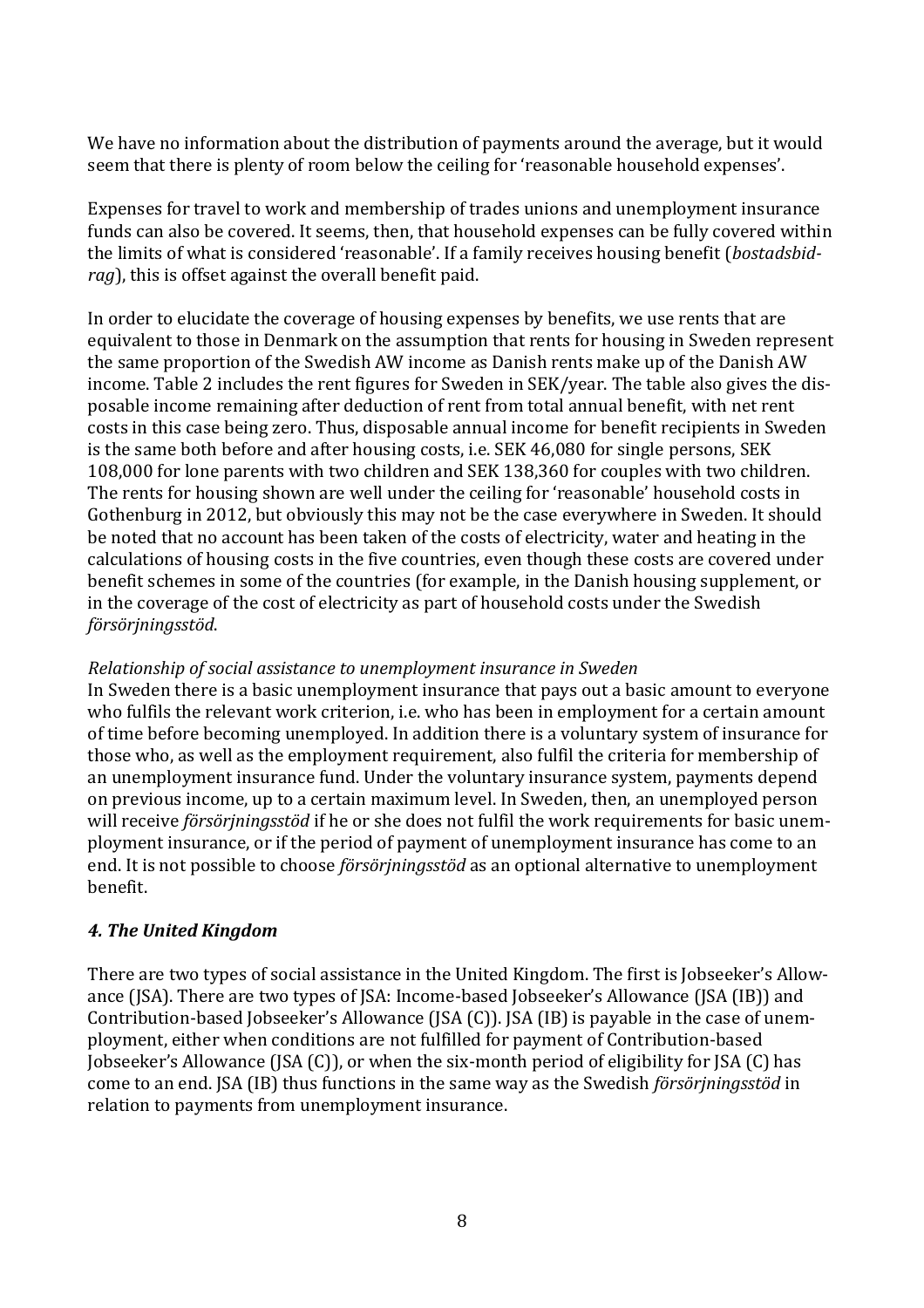The second benefit available is Income Support (IS), which is payable to people who have low or no income for reasons other than unemployment. JSA (IB) and IS have the same structure and the amounts of benefit are identical, so that for our purposes there is no need to distinguish between them. Both schemes are of the 'topping up' type; having a low income, possibly as a result of working only part-time (16 hours per week or less), is sufficient ground to be entitled to receive benefit.

The rates for JSA (IB)/IS benefits vary according to the age of the recipients; young people under the age of 25 receive benefits at a lower rate. There is only one rate per family type. However, there is a single 'Premium' payment, an extra sum granted to families with children among our family types. As in Sweden, these payments reflect the economies of scale assumed in larger families, so that a couple, for example, receives less than twice the amount for a lone parent. However, this weighting disappears partially or completely in cases where both the Premium and child benefit are payable, as the upper section of Table 3 shows.

Previously, JSA (IB)/IS included basic payments for children. These have now been replaced by payments under the Child Tax Credit (CTC) system, which is a generally applicable scheme in the UK. Families with children also receive Child Benefit, again under a general scheme for everyone. The annual benefits received by our family types in 2012 are shown in Table 3 below in GBP.

|                                     | Single person            | Lone parent,<br>2 children<br>$\left(\text{aged } 7-10\right)$ | Couple,<br>2 children<br>(aged 7-10) |
|-------------------------------------|--------------------------|----------------------------------------------------------------|--------------------------------------|
| <b>Amount of benefit:</b>           |                          | $GBP -$                                                        |                                      |
| <b>Personal benefits for adults</b> | 3,692                    | 3,692                                                          | 5,795                                |
| Premium                             |                          | 905                                                            | 905                                  |
| <b>Child benefit</b>                |                          | 1,752                                                          | 1,752                                |
| <b>CTC</b>                          | $\overline{\phantom{a}}$ | 5,925                                                          | 5,925                                |
| Total benefits per year             | 3,692                    | 12,274                                                         | 14,377                               |
| Rent                                | 4,342                    | 5,705                                                          | 5,705                                |
| Total grant towards rent            | 4,342                    | 5,705                                                          | 5,705                                |
| Net rent                            | $\theta$                 | 0                                                              | $\theta$                             |
| Disposable income after             | 3,692                    | 12,274                                                         | 14,377                               |
| housing costs                       |                          |                                                                |                                      |

Table 3. Disposable income before and after housing costs for selected family types in the UK, 2012

Sources: www.gov.uk and own assumptions regarding levels of rent.

Other income is offset against personal benefits and the Premium. CTC benefits are tapered against income above certain income levels. This tapering, however, is not relevant for recipients of JSA (IB)/IS. Child Benefit consists of a fixed amount irrespective of income.

The family types covered by this overview are also entitled to Housing Benefit. With JSA (IB)/IS income, and if one lives in council or social housing, the rent will be covered in full, though possibly with certain reductions down to the 'eligible rent'. For tenants in private rental accommodation, there are limits on how high a rent can be supported. The ceiling var-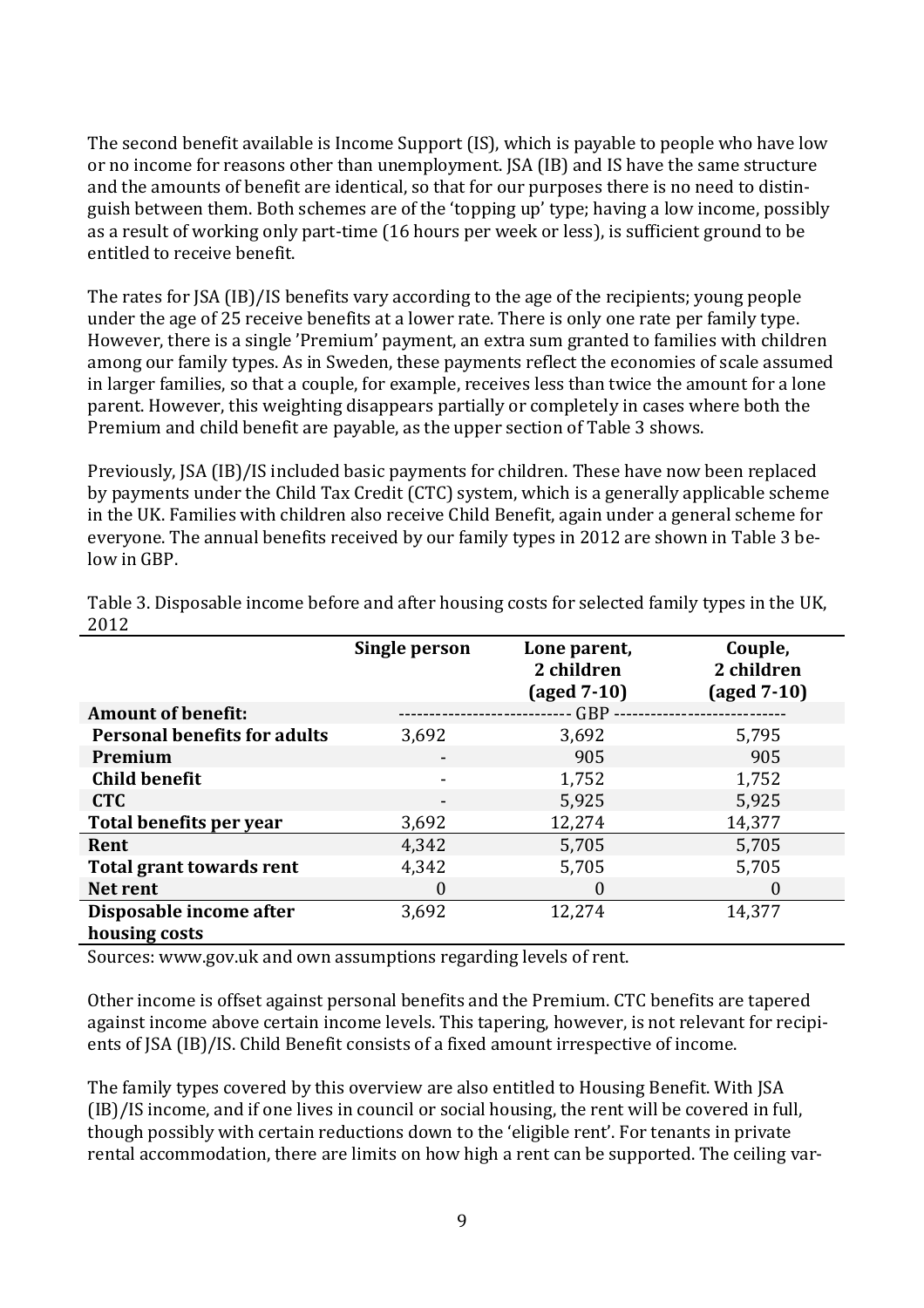ies according to where in the country the recipient lives, just like the Swedish *skälige boendekostnader*; the limit is highest in London and lowest in rural areas. The country is divided up into 'broader rental market areas' (BRMAs), and a ceiling is set for each. For the Borough of Northampton, in the English Midlands, the ceilings in 2012 for the relevant housing sizes for our family types were GBP 5,100 for one-bedroom accommodation and GBP 6,300 for twobedroom accommodation. With the income sources indicated above, families would have their rent covered in full. For families living in private accommodation the benefit is called Local Housing Allowance (LHA), and it corresponds to Housing Benefit for expenses up to the relevant ceiling.

Here again we use amounts for rents that correspond to those in Denmark, insofar as they are calculated on the assumption that rent accounts for the same proportion of the UK AW's income as Danish rents make up of the Danish AW's income. Annual benefits in the UK in GBP are presented in Table 3, and amount to GBP 3,692 for a single person, GBP 12,274 for a lone parent with two children and GBP 14,377 for a couple with two children. Since all the calculated rents in this case are covered by Housing Benefit – they are below the ceiling for Northampton, which is not among the largest 20 cities in the UK – there are no costs for housing to be taken into account, and disposable income after housing costs is therefore identical to that before housing costs. This would not be the case in all locations in the UK with the rents calculated here.

*Relationship of social assistance to unemployment insurance in the UK* Like Sweden, the UK has a system of compulsory unemployment insurance, so that social assistance payments are not an optional alternative to unemployment benefit.

#### *5. Germany*

Like the UK, Germany has two schemes that fall within the concept of social assistance. The first is *arbeitslosengeld II*, which can be claimed either when the entitlement period for *arbeitslosengeld I*, benefits payable under obligatory unemployment insurance system, is up, or if the unemployed person in question does not fulfil the criteria for entitlement to *arbeitslosengeld I*. Recipients of *arbeitslosengeld II* must be available for work, and actively seeking a job. The other scheme is *sozialhilfe*, which is provided for people who are unable to work and who have no other income. Both schemes have the same structure and the same level of benefits, so for our purposes they can be treated as one. Neither of the two schemes is limited in the duration of benefit payments, but a check is made every six months on recipients' fulfilment of the conditions for entitlement.

Like the benefits paid under the Swedish *riksnorm*, the benefit levels in the German *arbeitslosengeld II/sozialhilfe* are based on a consumption study – in this case, one carried out in 2008. The German and Swedish systems are also similar in structure, in that both have individual rates of payment for each member of the family, so that the total amount of benefits reflects the size and composition of the family. Children and young people have separate amounts of benefit in accordance with their age category, and benefits increase with age. Once again, 'economies of scale' are taken into account, with a couple receiving less than double the amount for a single person or a lone parent. From 2011 onwards, a special grant was provided towards children's school books and other teaching materials and for leisure activities.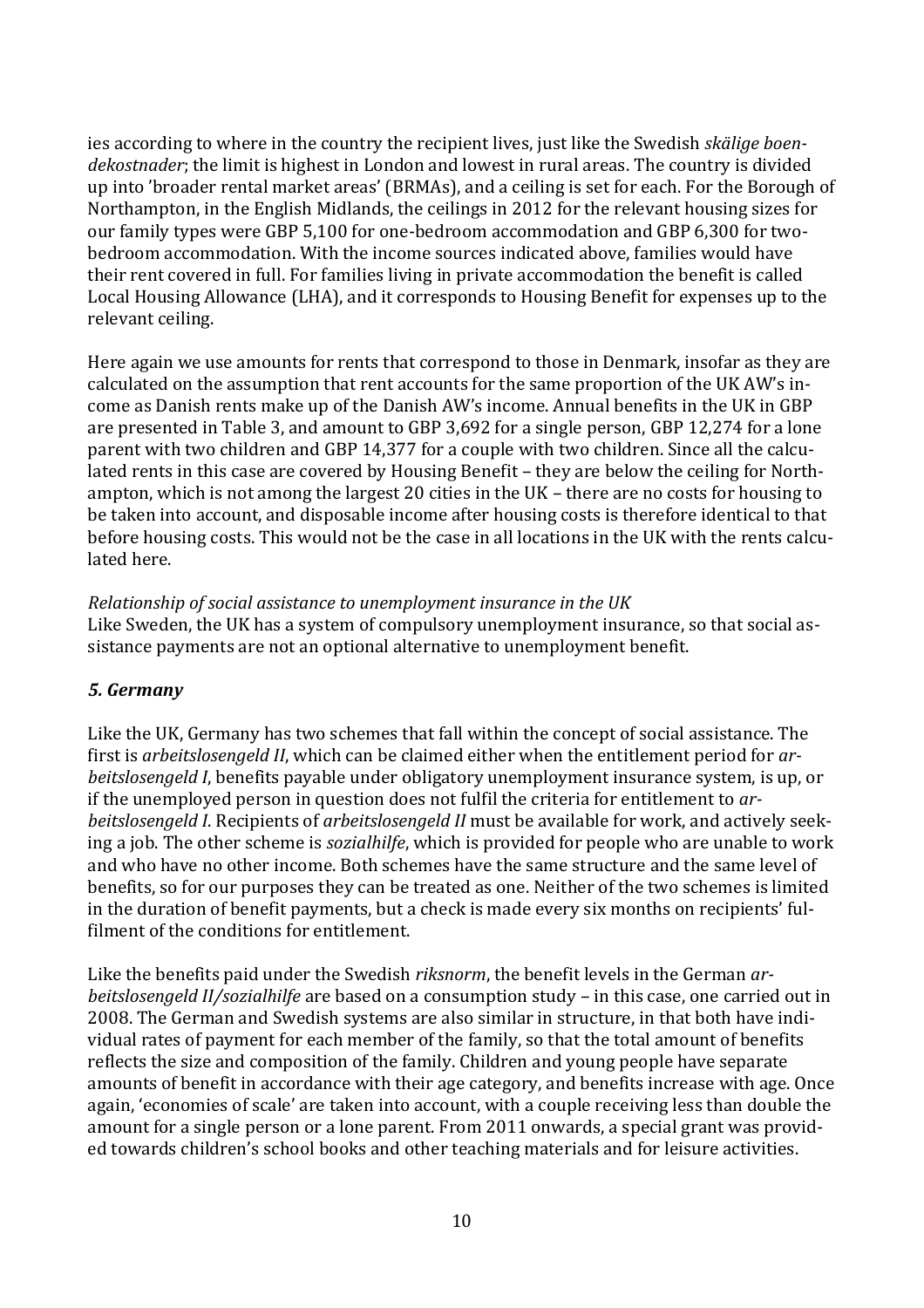These are included in the calculations below. It is also possible to receive support for other expenses on a one-off basis. All benefits are of the 'topping-up' type.

The annual benefits received by our family types in 2012 are shown in the upper section of Table 4, in euro.

Table 4. Disposable income before and after housing costs for selected family types in Germany, 2012

|                                   | <b>Single person</b> | Lone parent,<br>2 children<br>$\text{(aged 7-10)}$ | Couple,<br>2 children<br>$\text{(aged 7-10)}$ |
|-----------------------------------|----------------------|----------------------------------------------------|-----------------------------------------------|
| <b>Amount of benefit:</b>         |                      | - EURO                                             |                                               |
| <b>Adults</b>                     | 4,488                | 4,488                                              | 8,088                                         |
| <b>Children</b>                   |                      | 6,024                                              | 6,024                                         |
| Schoolchildren                    |                      | 200                                                | 200                                           |
| Children's leisure activities     | -                    | 240                                                | 240                                           |
| <b>Benefit in total</b>           | 4,488                | 10,952                                             | 14,552                                        |
| <b>Reduced by amount of child</b> | 0                    | 8,736                                              | 4,416                                         |
| benefit                           |                      |                                                    |                                               |
| <b>Amount of benefit remain-</b>  | 4,488                | 2,216                                              | 10,136                                        |
| ing                               |                      |                                                    |                                               |
| Total benefits per year           | 4,488                | 10,952                                             | 14,552                                        |
| Rent                              | 5,422                | 7,125                                              | 7,125                                         |
| <b>Total grant towards rent</b>   | 5,422                | 7,125                                              | 7,125                                         |
| Net rent                          | 0                    | $\boldsymbol{0}$                                   | $\boldsymbol{0}$                              |
| Disposable income after           | 4,488                | 10,952                                             | 14,552                                        |
| housing costs                     |                      |                                                    |                                               |

Sources: Bundesministerium für Arbeit und Soziales (2012) [\(www.bmas.de\)](http://www.bmas.de/) and own assumptions regarding levels of rent.

All income, including benefits for children (*kindergeld* and *unterhaltsvorschuss*), is offset against benefits, as in Sweden.

Just as in Sweden and the UK, reasonable costs for housing are covered in full in Germany, and as in the other two countries there is a variable ceiling for what is considered a reasonable rent (*angemessen mietkosten*), set according to where in the country the benefit recipient lives. The ceiling in Munich, for example, is twice as high as that in the Ruhr area. Even if the rent paid is considered unreasonably high (*unangemessen*) in relation to the ceiling, it is covered in full for up to six months in order to allow the benefit recipient time to find cheaper accommodation. If no cheaper accommodation is found, the rent support is reduced to the level of the ceiling. In Bremen in the year 2013 (which means that the figures are a little too high), the following were the 'basic ceilings' and the ceilings in the most expensive areas of the town for our family types:

| Ceilings:        | 1 person             | 3 people           | 4 people           |
|------------------|----------------------|--------------------|--------------------|
| Basic level rent | EUR 4,296 per year   | EUR 6,204 per year | EUR 7,200 per year |
| High level rent  | EUR $5,155$ per year | EUR 7,445 per year | EUR 8,640 per year |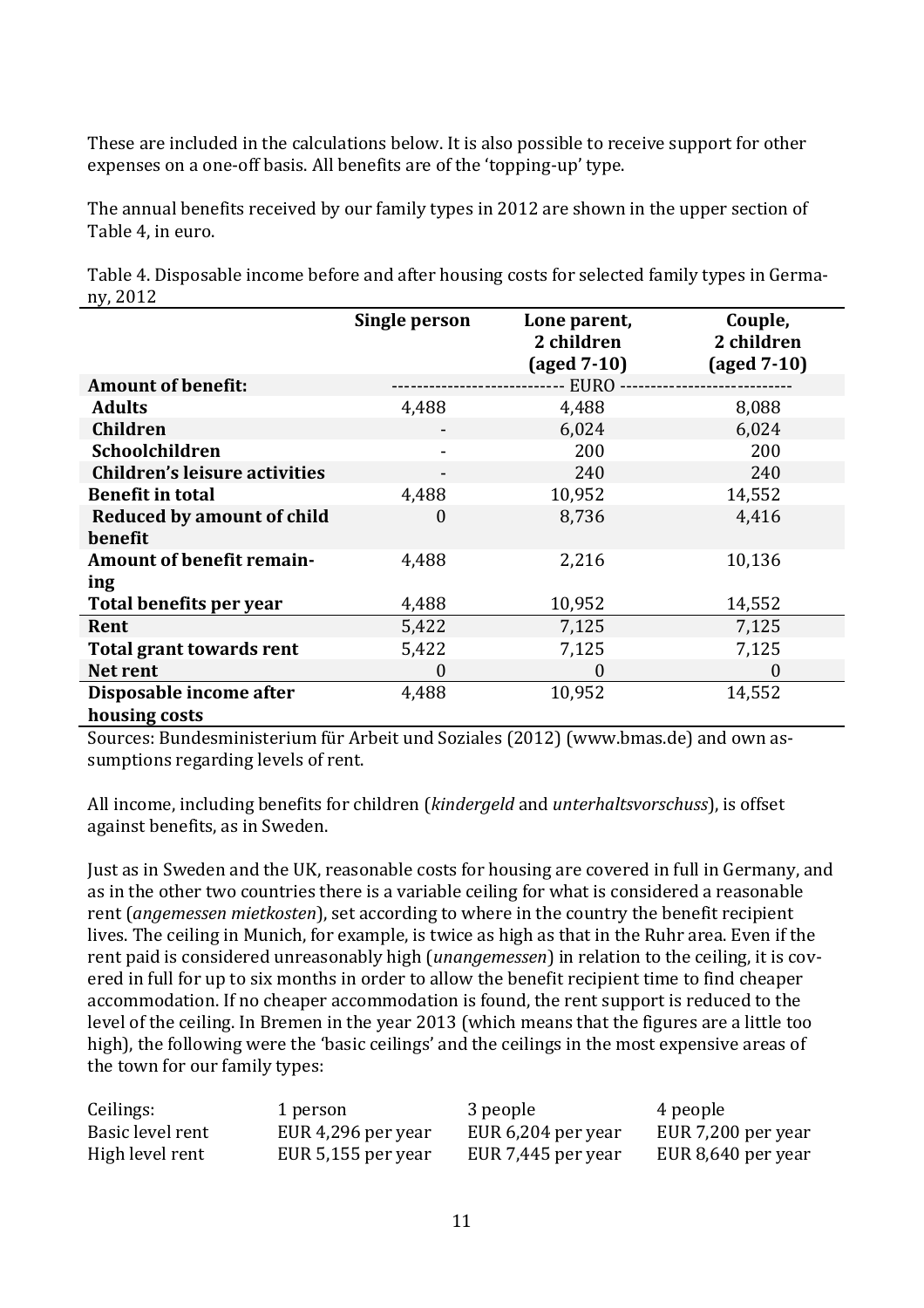Here, as previously, we have used amounts for rents that correspond to those in Denmark, in that they are calculated on the assumption that rents account for the same proportion of the German AW's income as Danish rents make up of the Danish AW's income. It is assumed that the rents in Germany fall within the limit of what is considered 'reasonable'. Rents and rent support are given in Table 4 in euro/year. Disposable incomes in 2012 before housing costs for recipients of social assistance are calculated as EUR 4,488 for a single person, EUR 10,952 for a lone parent with two children and EUR 14,522 for a couple with two children. The same amounts represent disposable income after housing costs, since net housing costs after payment of benefit are zero. These assumptions do not hold for the basic rent ceiling in Bremen, but they do apply for families with children living in the more expensive area of town. For single people it would be necessary to have a higher ceiling than that in Bremen, but these are to be found in other parts of Germany. There are also towns in Germany, for example Dresden, where the ceilings for all family types would be below the levels of the calculated rents.

#### *Relationship of social assistance to unemployment insurance in Germany*

Like Sweden and the UK, Germany has a system of compulsory unemployment insurance, so that social assistance payments are not an optional alternative to unemployment benefit.

#### *6. The Netherlands*

In the Netherlands, the social assistance system, Work and Social Assistance (*Wet Werk en Bijstand*, WWB), is linked to the legal minimum wage, which is regulated in January and July each year. The benefit rate for couples is 100 percent of the minimum wage, for a lone parent it is 70 percent of the minimum wage and for a single person it is 50 percent. If it is not possible for a lone parent or a single person to share a home with another person and thus achieve economies of scale, then the rates paid are 90 percent and 70 percent of the minimum wage respectively. Both these alternatives are shown in Table 5, where Alternative 1 is set at benefit rates of 70 percent and 50 percent for lone parents and single individuals respectively, and Alternative 2, which represents the most common situation, uses rates of 90 percent and 70 percent. These levels constitute the social minimum income in the Netherlands, and incomes below this level can be topped up to it. The average rates per year applicable in 2012 for recipients aged 21 and over (up to pension age) are shown in euro in the upper section of Table 5.

NB. It is assumed that families with children receive an additional 'Child budget' (*Kindegebonden budget*) payment, and that neither that payment nor normal child benefit are offset against other benefits. There is no system of advance payment from the public authorities of child support due from the other parent, but child support (maintenance payment) at normal rates is offset against the benefit payments. This does not affect the total amount of benefit paid, however. Other incomes are normally offset against the benefit payments.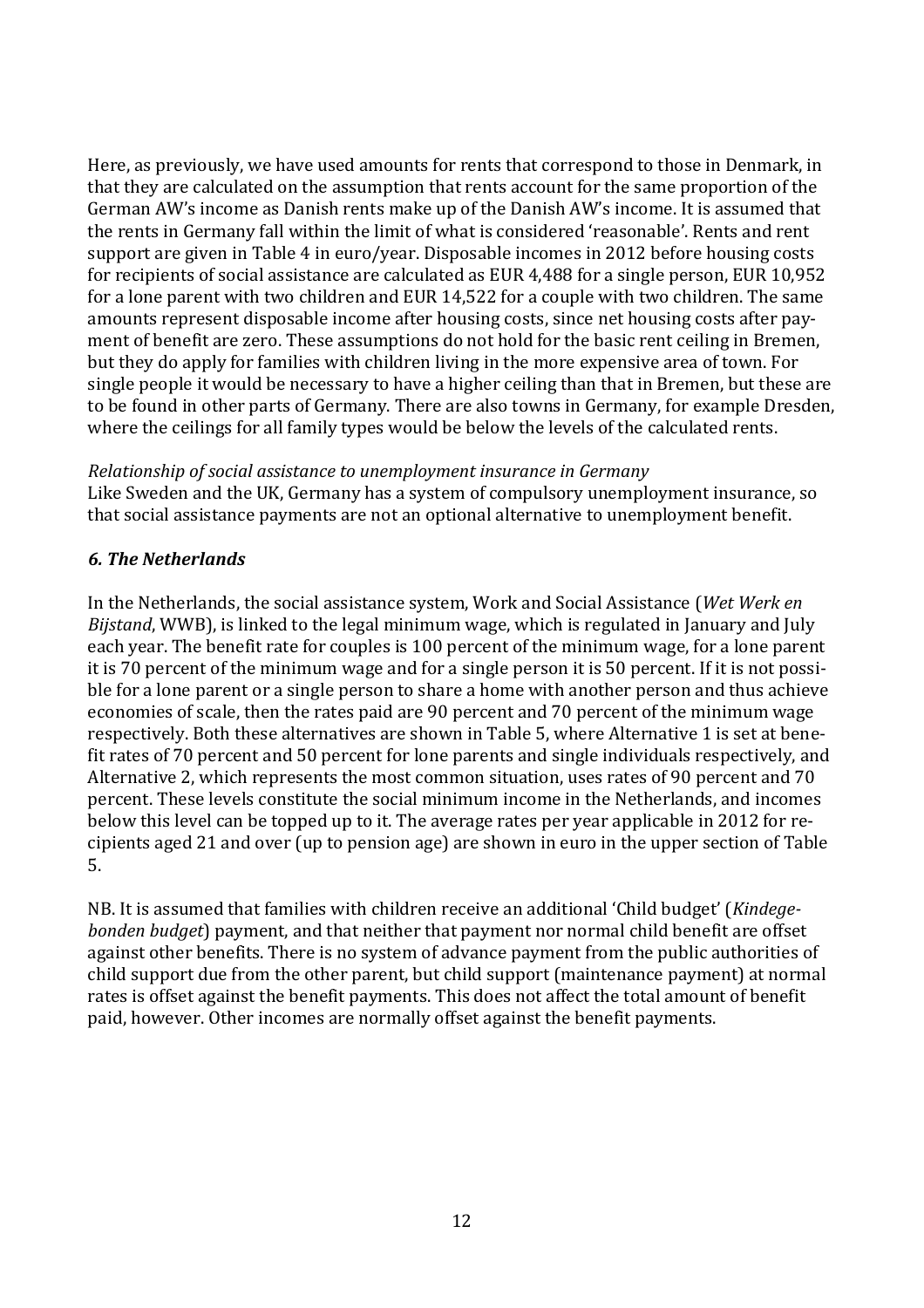| N                                    |                         |                                                                |                                                |
|--------------------------------------|-------------------------|----------------------------------------------------------------|------------------------------------------------|
|                                      | <b>Single</b><br>person | Lone parent,<br>2 children<br>$\left(\text{aged } 6-12\right)$ | Couple,<br>2 children<br>$(\text{aged } 6-12)$ |
| <b>Benefits per year:</b>            |                         | --- EURO --                                                    |                                                |
| <b>Adult (Alternative 1)</b>         | 8,020                   | 11,228                                                         | 16,040                                         |
| <b>Adult (Alternative 2)</b>         | 11,228                  | 14,436                                                         | 16,040                                         |
| <b>Child benefit</b>                 |                         | 3,340                                                          | 3,340                                          |
| <b>Total benefit (Alternative 1)</b> | 8,020                   | 14,568                                                         | 19,380                                         |
| <b>Total benefit (Alternative 2)</b> | 11,228                  | 17,776                                                         | 19,380                                         |
| <b>Rent (Alternative 1)</b>          | 3,744                   | 4,915                                                          | 7,380                                          |
| <b>Rent (Alternative 2)</b>          | 5,617                   | 7,380                                                          | 7,380                                          |
| <b>Total grant towards rent</b>      | 1,200                   | 2,227                                                          | 3,540                                          |
| (Alternative 1)                      |                         |                                                                |                                                |
| Total grant towards rent             | 2,316                   | 3,540                                                          | 3,540                                          |
| (Alternative 2)                      |                         |                                                                |                                                |
| <b>Net rent (Alternative 1)</b>      | 2,544                   | 2,688                                                          | 3,840                                          |
| <b>Net rent (Alternative 2)</b>      | 3,301                   | 3,840                                                          | 3,840                                          |
| Disposable income after              | 5,476                   | 11,880                                                         | 15,540                                         |
| housing costs (Alternative 1)        |                         |                                                                |                                                |
| Disposable income after              | 7,927                   | 13,936                                                         | 15,540                                         |
| housing costs (Alternative 2)        |                         |                                                                |                                                |

Table 5. Disposable income before and after housing costs for selected family types in the Netherlands, 2012

Sources: Ministry of Social Affairs and Employment (2012) (www.government.nl), own assumptions concerning rents and own calculations of housing benefit.

In the Netherlands, as in Denmark, housing benefit covers part of the cost of rent, but not the whole of it, unlike the situation in Sweden, the UK and Germany. In the same way as for the other countries, the levels of rent used here for the Netherlands are taken as equivalent to those in Denmark in terms of their relationship to the earnings of an AW. Rents and housing benefit for the Netherlands are also shown in Table 5, together with disposable income after housing costs, i.e. total benefit minus net rent, which is given for both Alternative 1 and Alternative 2. In Alternative 2, which is as already noted the most common, annual disposable income after housing costs for a single person is calculated as EUR 7,927, while it is EUR 13,936 for a lone parent with two children and EUR 15,540 for a couple with two children.

In Alternative 1 rents are assumed to be two-thirds of those in Alternative 2 for a single person and a lone parent, but the same as in Alternative 2 for a couple. These rent levels, together with calculated housing benefit, are used in the calculations of disposable income after housing costs in Alternative 1.

#### *Relationship of social assistance to unemployment insurance in the Netherlands*

In the Netherlands, as in Sweden, the UK and Germany, unemployment insurance is compulsory. Social assistance is therefore for people who do not satisfy the requirements for receiving unemployment benefit from the outset, or whose rights to benefit payments have been used up.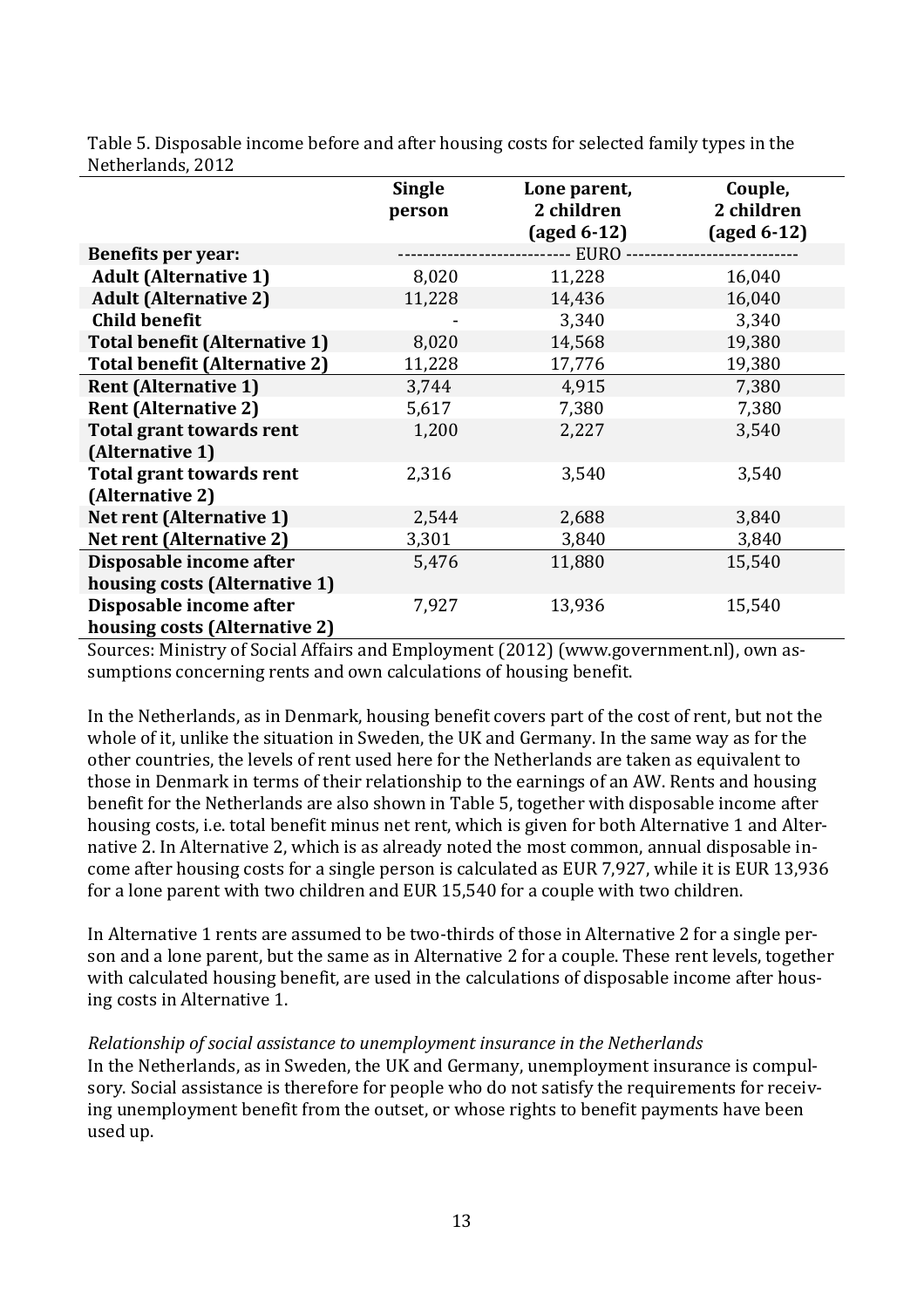#### *7. Comparisons*

Before we present our empirical comparisons, we point out below some similarities among the countries studied. Two countries, Sweden and Germany, use a 'budget method' as the basis for their systems. This means that each family member (though in Sweden, couples are considered jointly) is allocated his or her specific benefit based on consumption studies and an assessment of minimal acceptable consumption. As a result, normal child benefits can be offset against the total benefit granted, since the total benefit already takes the needs of the children into account. The other three countries, Denmark, the UK and the Netherlands, allocate a single benefit amount for each family type while maintaining payment of separate child benefits. In three of the countries, Sweden, Germany and the UK, housing costs are usually covered in full, while there is only partial coverage of rents in Denmark and the Netherlands, provided in both countries in the form of housing benefit, though with the possible addition of a housing supplement in Denmark. The Netherlands is the only country where social assistance – WWB – is directly linked to the legal minimum wage.

Table 6 compares payments under the social assistance systems in the five countries. The upper section of the table shows disposable incomes after housing costs in the relevant national currencies, as given in the calculations in Tables 1-5 above. The lower section of the table gives these same disposable incomes but recalculated to common Purchasing Power Paritycorrected values, in this case in US Dollars. These figures provide a measure of the levels of funds for spending available to recipients of social assistance in the five countries.

Swedish families receiving social assistance have the lowest levels of purchasing power for all the family types. Lone parents and couples with children in Denmark receive the largest amounts in their two categories, with those in the UK getting the second largest amounts. Single individuals in the Netherlands have the highest level of purchasing power, with those in Denmark having the next highest level. Note that a couple in the Netherlands have a disposable income in euro after deduction of housing costs that is around EUR 1,000 greater than that of a German couple in absolute terms, but that nevertheless the purchasing power of the German couple is actually a little higher than that of the Dutch couple – a clear example of the importance of using Purchasing Power Parity correction.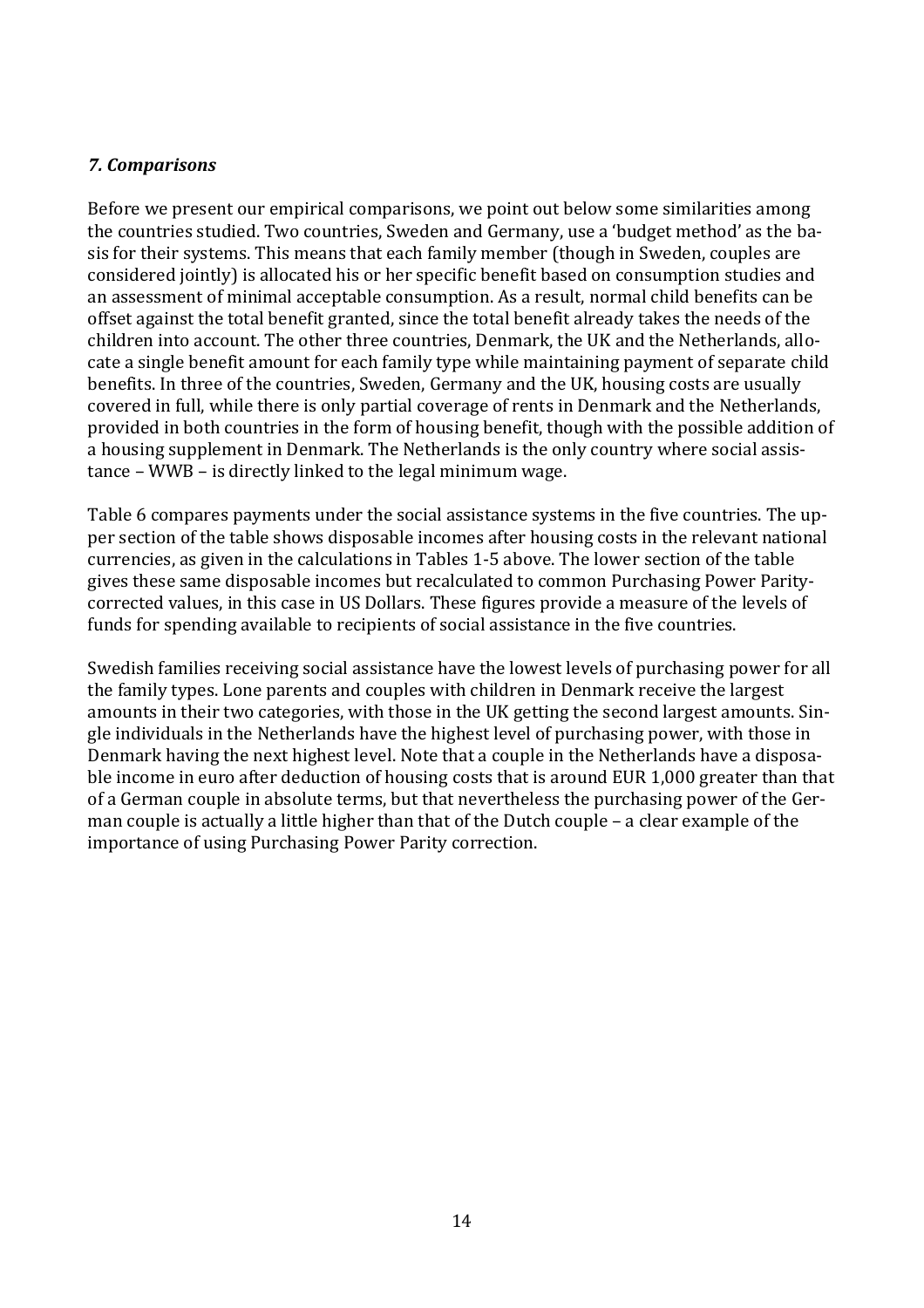|                            | Single person | Lone parent, | Couple,      |
|----------------------------|---------------|--------------|--------------|
|                            |               | 2 school-age | 2 school-age |
|                            |               |              |              |
|                            |               | children     | children     |
| In national currencies:    |               |              |              |
| <b>Sweden, SEK</b>         | 46,080        | 108,000      | 138,360      |
| <b>United Kingdom, GBP</b> | 3,692         | 12,274       | 14,377       |
| <b>Germany, EUR</b>        | 4,488         | 10,952       | 14,552       |
| <b>The Netherlands</b>     | 7,927         | 13,936       | 15,540       |
| (Alternative 2), EUR       |               |              |              |
| <b>Denmark, DKK</b>        | 60,991        | 160,138      | 205,431      |
|                            |               |              |              |
| In PPP-corrected values,   |               |              |              |
| USD:                       |               |              |              |
| <b>Sweden</b>              | 5,075         | 11,894       | 15,238       |
| <b>United Kingdom</b>      | 5,390         | 17,918       | 20,988       |
| Germany                    | 5,681         | 13,863       | 18,420       |
| <b>The Netherlands</b>     | 9,261         | 16,280       | 18,154       |
| (Alternative 2)            |               |              |              |
| <b>Denmark</b>             | 7,269         | 19,087       | 24,485       |

Table 6. Disposable income after housing costs for recipients of social assistance, given first in national currencies and then in a PPP-corrected common currency, here the US Dollar. 2012.

Note: Alternative 2 is used for the Netherlands, since this is the alternative that is directly comparable with other countries.

Sources: Disposable income after housing expenses presented in Tables 1-5 above and the OECD's 'individual consumption' PPP-corrected currency rates for 2012 in US Dollars.

Next, we calculate net replacement rates for the various family types. The net replacement rate indicates the proportion of a family's income when the adults are working that they receive when their wages are replaced by social assistance. The net replacement rate is thus a relative measure of a family's situation when receiving social assistance compared with their situation when earning, while the PPP-corrected disposable income is an absolute measure of purchasing power in the event of becoming dependent on social assistance supplemented by other benefits related to children and housing. The figures for net replacement rates are calculated on the basis of disposable income after housing costs when the adults in the various family types are in employment, as shown in Table 7 below, and on the disposable income after housing costs for the various family types when they are receiving social assistance, as shown in Tables 1-5 or the upper section of Table 6.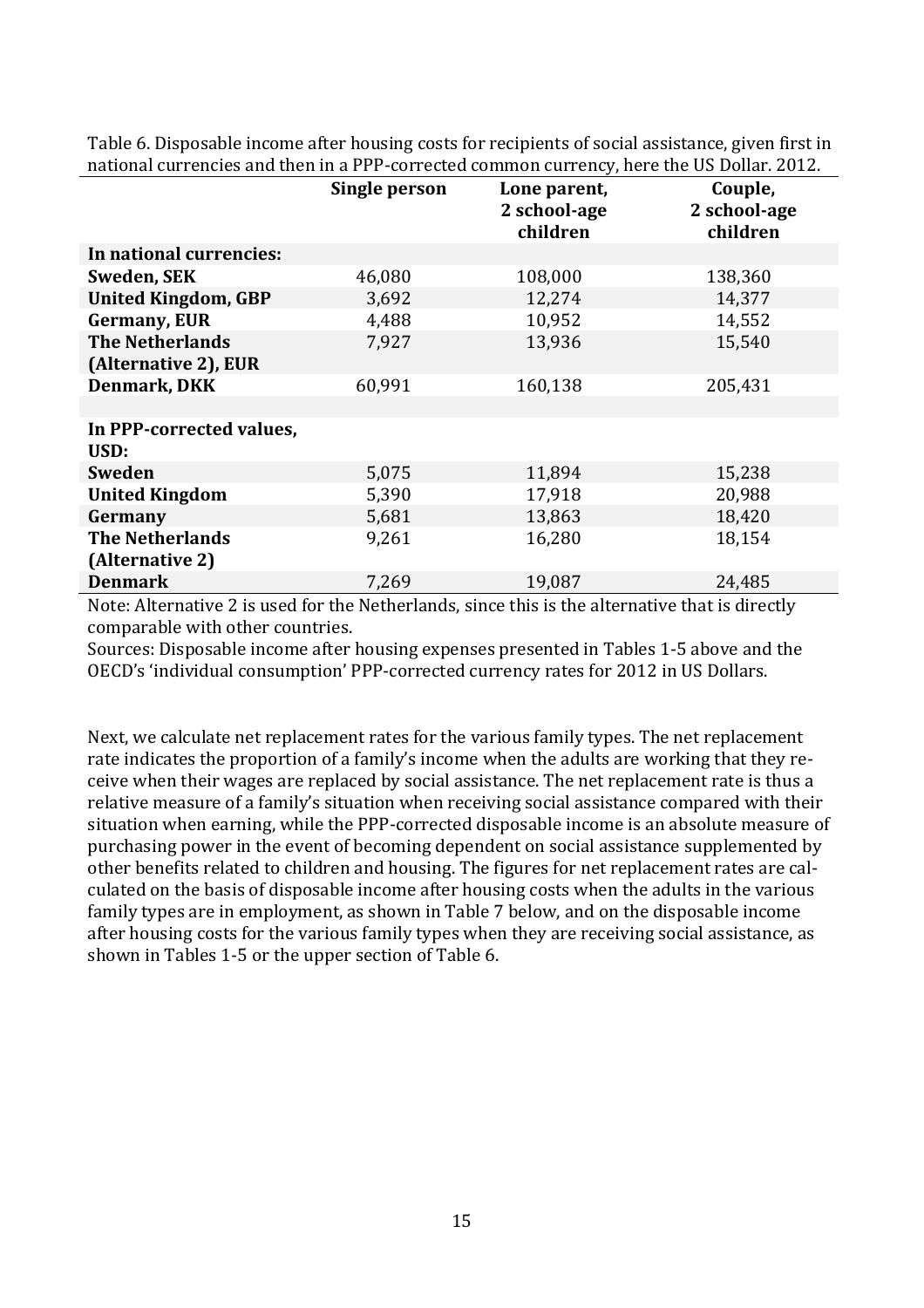Table 7. Disposable income after housing costs for the various family types when the adults are working, per year, in the relevant national currencies. Gross income for couples is taken as being 100% of the AW wage for one person and 80% for the other. 2012.

|                      | Single person | Lone parent,          | Couple,               |
|----------------------|---------------|-----------------------|-----------------------|
|                      |               | 2 school-age children | 2 school-age children |
| Sweden, SEK          | 244,049       | 286,884               | 494,244               |
| United Kingdom, GBP  | 22,592        | 22,986                | 45,038                |
| Germany, EUR         | 21,503        | 29,213                | 47,216                |
| The Netherlands, EUR |               |                       |                       |
| Alternative 1        | 27,851        | 32,956                | 54,498                |
| Alternative 2        | 25,975        | 30,491                | 54,498                |
| Denmark, DKK         | 198,852       | 253,003               | 406,048               |

Sources: OECD (2013) and own calculations and assumptions regarding rents.

The calculations of disposable income after housing costs are based on AW incomes for all five countries, the descriptions of the tax systems in Sweden, the UK, Germany and the Netherlands in OECD (2013), and our assumptions regarding rents as previously described. For single persons and lone parents using Alternative 1 in the Netherlands, the rent for housing is taken as being two-thirds of that for Alternative 2. It is assumed that lone parents in Germany receive advance child support, *unterhaltsvorschuss*, which is payable for a total of six years.

Table 8 shows calculations of the net replacement rates. A high net replacement rate means good protection against loss of income upon becoming unemployed, but also a more modest gain in income from working. This can mean problems with incentives for recipients of social assistance to seek work. It must be stressed that the net replacement rates calculated are dependent on the assumptions we have made. Income when in work is very important in this context. We have assumed that if there is one adult in the family he or she will earn 100 percent of the AW wage for the country in question, and that in couples one person will earn 100 percent of the AW wage and the other 80 percent (see Table 7).

|                       | Single person                                 | Lone parent,                                | Couple, |
|-----------------------|-----------------------------------------------|---------------------------------------------|---------|
|                       |                                               | 2 school-age children 2 school-age children |         |
|                       | -Net replacement rate, percent -------------- |                                             |         |
| Sweden                | 19                                            | 38                                          | 28      |
| <b>United Kingdom</b> | 16                                            | 53                                          | 32      |
| Germany               | 21                                            | 37                                          | 31      |
| The Netherlands       |                                               |                                             |         |
| Alternative 1         | 20                                            | 36                                          | 29      |
| Alternative 2         | 31                                            | 46                                          | 29      |
| <b>Denmark</b>        | 31                                            | 63                                          | 51      |

Table 8. Net replacement rates for families receiving social assistance. 2012.

Source: Own calculations based on Tables 1-5 in the sections on individual countries, disposable incomes after housing costs, and Table 7.

Rents are also very significant for the results. It is assumed here that families do not find a new home when their income source changes from wages to social assistance. As mentioned earlier, the Danish rent assumptions used in this study are otherwise consistent with the lev-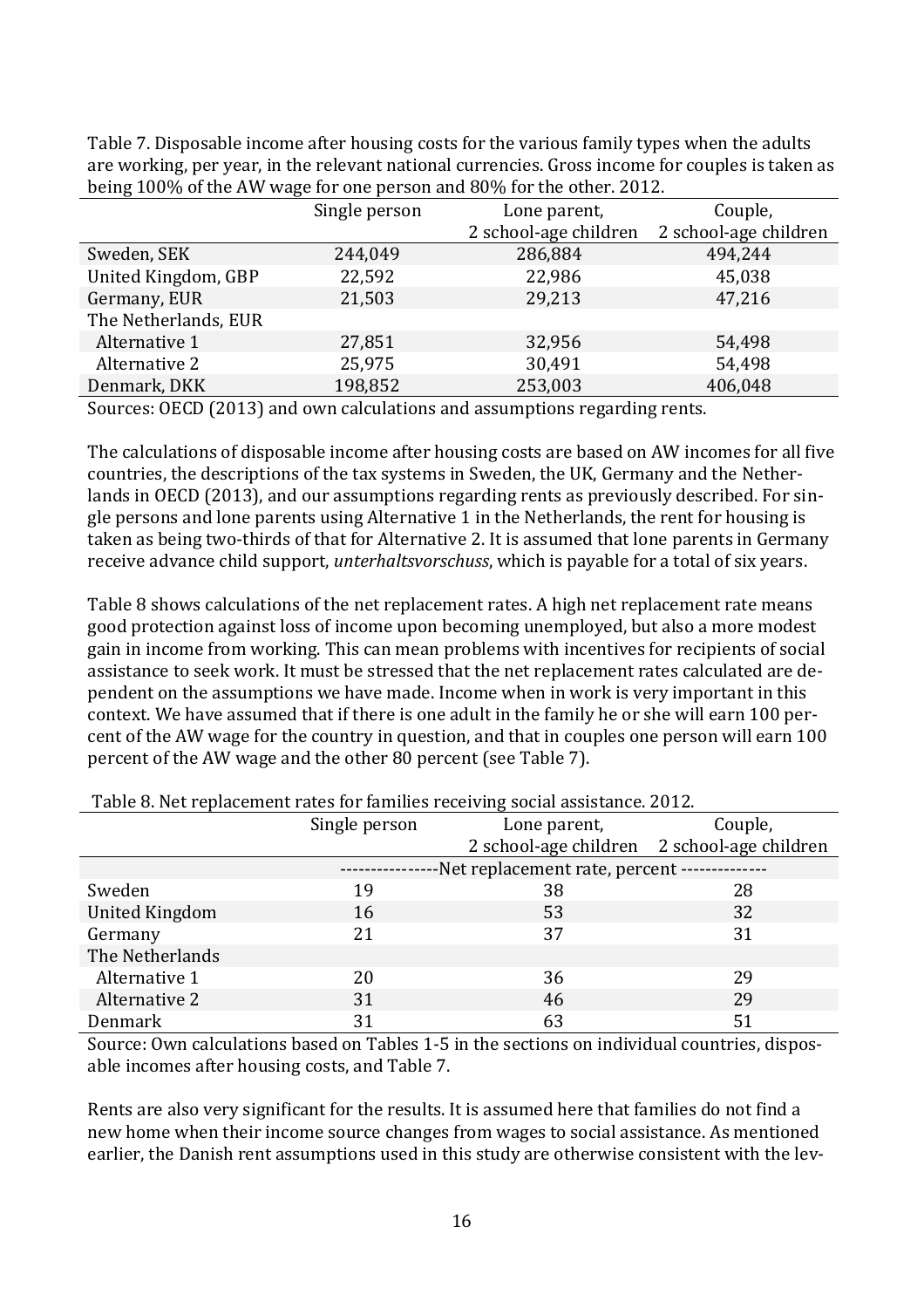els of rent for various family types in the Danish Finance Ministry's 'Law Model', (Finansministeriet, 2004).

None of the net replacement rates calculated here are especially high, so it hardly seems that there would be any problems of incentives to work under the assumptions outlined above concerning wage income. There are, however, large differences in the net replacement rates, both among countries and among family types.

In the cases of Denmark and Sweden, it is remarkable to see that the Swedish net replacement rates are so far below those for Denmark. In part, this is because the 'budget method' used in Sweden to calculate social assistance produces much lower levels of benefit, especially with normal child benefit being offset against total benefits. Another significant factor is the high level of disposable income after housing costs enjoyed by families in work in Sweden, which is in fact attributable to the low levels of income tax. Gross wages (measured as the OECD's AW wage) are in fact a little lower in Sweden than in Denmark, measured in absolute terms in the national currencies.

In the United Kingdom, the net replacement rate for a single person is almost the same as that in Sweden, and for the same reason – low benefits on social assistance and high disposable income after housing costs for single people in work. For the lone parent in the UK, however, the picture is reversed. Lone parents in the UK keep their CTC, Child Benefit and Housing Benefit in addition to social assistance, whereas the equivalent benefits are offset against total benefits in Sweden. When these additional benefits are included, social assistance for lone parents in the UK is high. However, these same benefits, plus WTC, are tapered against income for working parents in the UK, and for a person earning 100 percent of AW income they will be reduced to zero, except for child benefit. In Sweden there is no tapering of child benefits for lone parents in work. The disposable income after housing costs of a working lone parent in the UK is therefore only slightly higher than that of a working single person without children. In consequence, the net replacement rate for a lone parent is significantly higher in the UK than in Sweden, because social assistance payments (including child benefits and housing benefit) in the UK are high, and disposable income after housing costs is relatively low for lone parents in work. In the UK there is no advance payment of child support, as there is in all the other countries except the Netherlands, where this payment is counted in with other child allowances. For the UK couple, the net replacement rate is a little higher than for the corresponding Swedish couple. All in all, families with children and receiving social assistance benefits in the UK are better placed compared to working families than similar families in Sweden, especially lone parent families, while single persons are a little worse off.

The figures for Germany are remarkably close to those for Sweden when the situation is assessed in terms of net replacement rates. Both countries use the 'budget method' to set social assistance rates.

The comparisons for the Netherlands are based on Alternative 2, which is the most usual and which is directly comparable with the situations in other countries. Net replacement rates for single people are in line with those for single people in Denmark. For lone parents, net replacement rates in the Netherlands lie between those for lone parents in Sweden and Germa-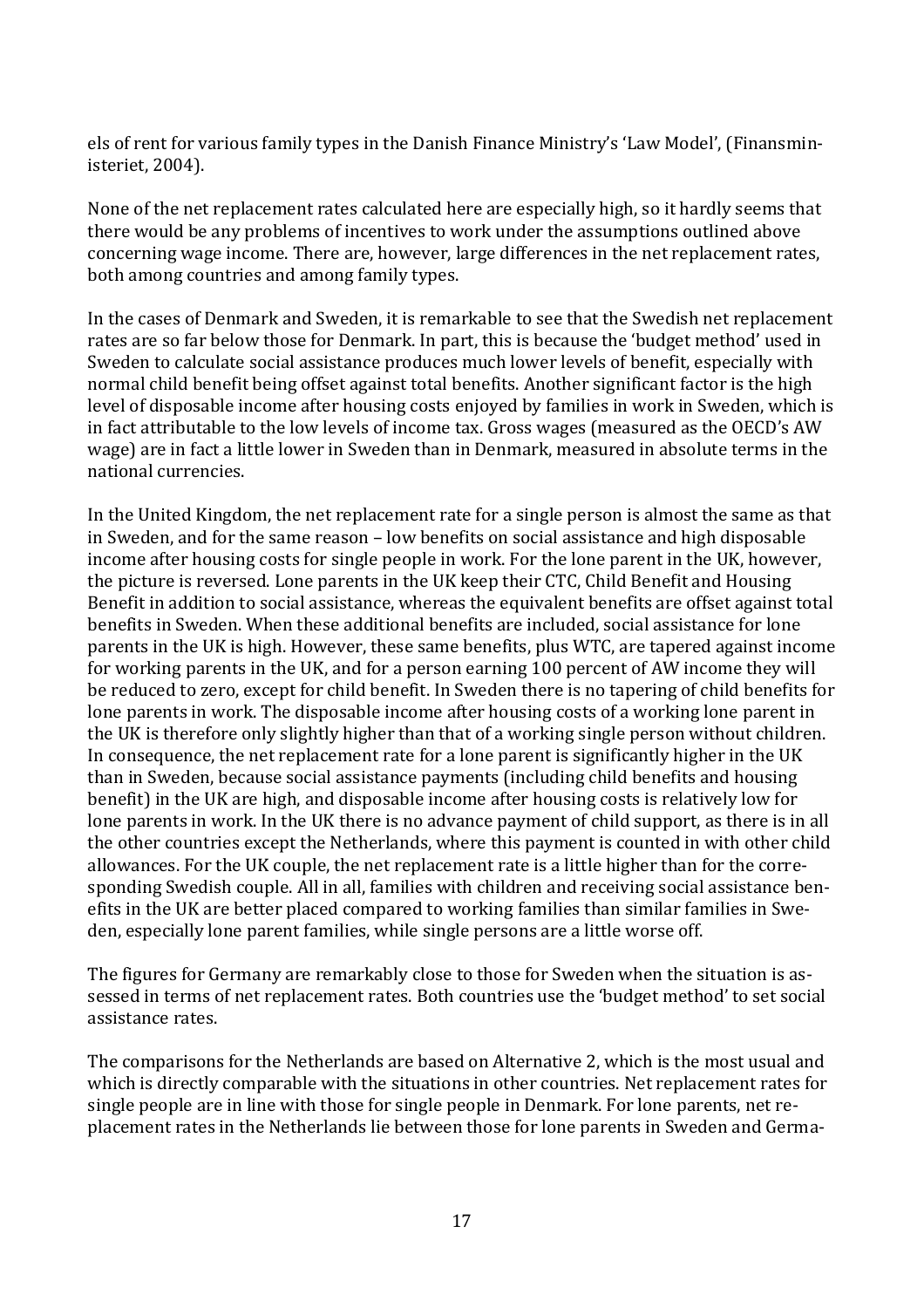ny on the one hand and in the UK on the other. For couples with two children, net replacement rates are similar to those for couples in Sweden, Germany and the UK.

Overall, the picture of social assistance found by comparing equivalent benefits in Denmark, Sweden, the UK, Germany and the Netherlands is rather different to that suggested by the categorisation of three types of welfare state suggested by Esping-Andersen (1990). However, it must be emphasised that the comparisons presented here are of the most basic element of the welfare support net, and that it is not possible to generalise from this to other parts of the social security system.

Denmark and Sweden are both considered as operating a social democrat/Scandinavian welfare model, but in 2012 they offered very different levels of benefit to recipients of social assistance, with net replacement rates being considerably higher in Denmark than in Sweden. Germany – which, with the Netherlands, represents the conservative/continental European welfare system – has a social assistance scheme that closely resembles that of Sweden, both with respect to structure and net replacement rates. The structure of the Dutch system, on the other hand, is reminiscent of that of Denmark, and the level of benefit for single persons without children is similar in the two countries. The level of benefits for families with children is much lower in the Netherlands than in Denmark, however. The country with a benefit level that comes closest to that of Denmark for lone parents, however, is the liberal welfare state of the United Kingdom!

The relatively high net replacement rate in the United Kingdom in this case may seem surprising. The explanation is that the UK actually provides very low levels of benefit in the ordinary social assistance system, but that *total* benefit payments for lone parents are relatively high due to the inclusion of Child Benefit and fairly generous Housing Benefit that increases as income falls, and that disposable income after housing costs for lone parents is low in comparison with that in Denmark and, indeed, in Sweden. This underlines the importance of taking into account the interactions between various benefits, both for people in work and for the unemployed. If such points were overlooked, it would be easy to arrive at the conclusion that the net replacement rates were low in the UK for this family type.

There are also significant differences with regard to the categories and age groups used in social assistance systems. There is a large jump in the level of Danish payments at the point where young people move from young people's benefits to adult benefits. There is no such differential with regard to age and categorisation in, for example, the Swedish system. Nor does the Swedish system make a distinction between married and cohabiting couples; and in Sweden the benefits are tax-free, so there are no problems with differential treatment of social assistance recipients related to their tax situation. Finally, the *Riksnorm* functions as a poverty line in Sweden. In other words, there is a direct link between poverty and social policy.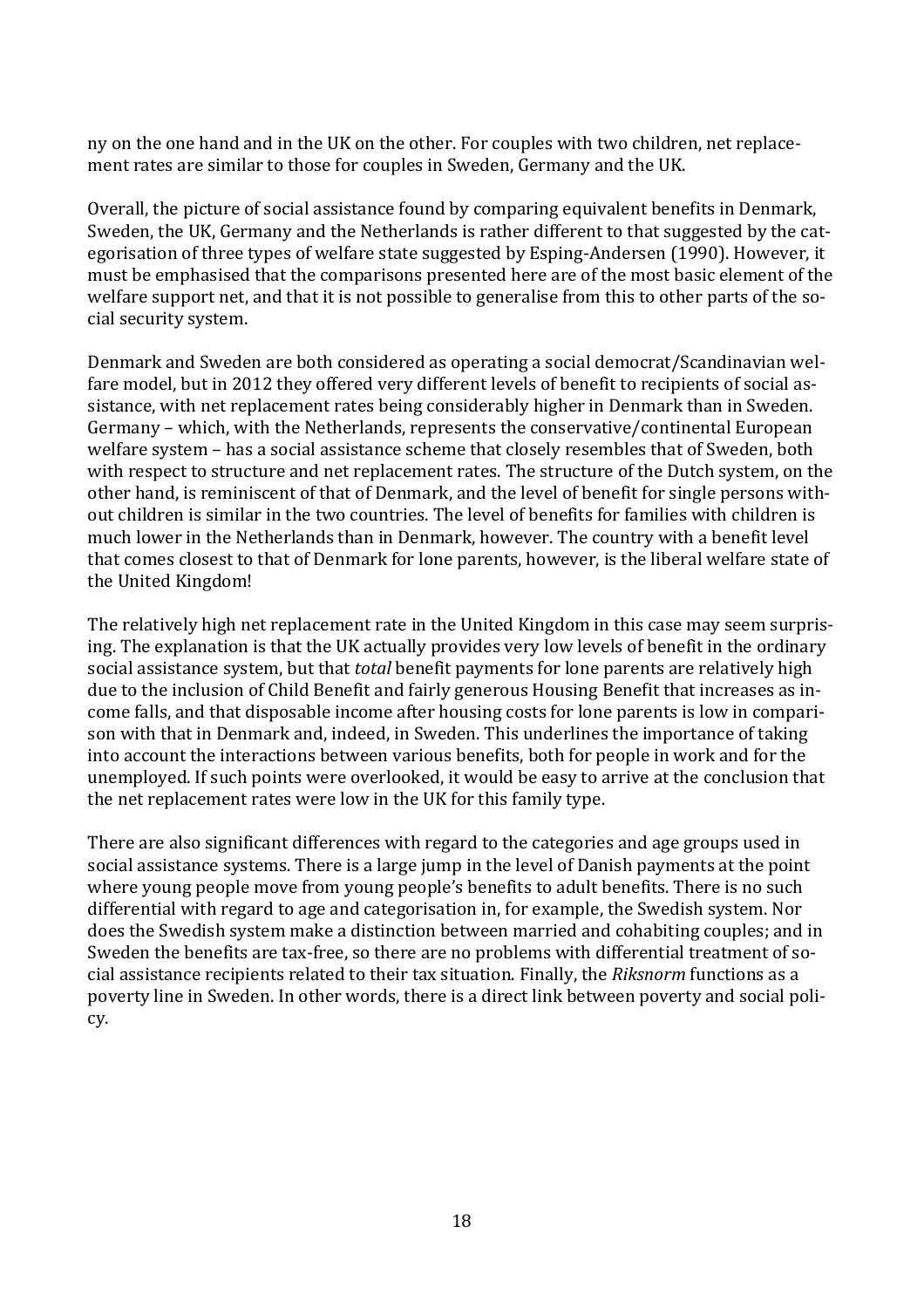#### *8. Conclusion*

This paper compares social assistance in Denmark, Sweden, the United Kingdom, Germany and the Netherlands in a specific year, namely 2012. Two of these countries, Sweden and Germany, use a 'budget method' as the basis for their systems. This means that a level of benefit is calculated for each member of the family depending on the civil status of the adults (single or married/cohabiting) and the age of the children, taking family 'economies of scale' into account. In most cases, housing costs are covered in full. This means that child benefit and housing benefit are offset against the total benefits paid to the family.

The structures of the social assistance systems in the UK and the Netherlands, and particularly that in the Netherlands, more closely resemble that of Denmark. In the United Kingdom, housing costs are covered in full for most people. Only in Denmark are social assistance benefits taxable, and only in Denmark is there a voluntary system of unemployment insurance, so that the social assistance system is in effect an optional alternative to qualifying for unemployment benefit. Overall, there are significant structural differences in the social assistance schemes in the five northern European countries considered.

Regardless of the means of comparison used – PPP-corrected amounts of benefit or net replacement levels in relation to income from wages when in employment – the Danish social assistance benefits are the highest or among the highest in the five countries, while those paid in Sweden are the lowest or among the lowest, but generally very much on a par with those in Germany. Benefits in the UK for families with children are in the middle of the range, while for single persons without children they are among the lowest. In the Netherlands the picture is more mixed; for single persons without children the benefits are among the highest, for single parents they are around the middle, and for couples with children the benefits are comparatively low.

The heterogeneous nature of the social assistance schemes in the five countries, both with regard to the structures of the schemes and the levels of benefits, may appear surprising. This is especially so in light of the frequently-encountered notion that there is a Scandinavian welfare state model (Sweden, Denmark) that is distinctly different from both the Anglo-Saxon model (the United Kingdom) and the central European model (Germany, the Netherlands). However, it should be remembered that the social assistance scheme is just one part of the social security system, and that its characteristics are not necessarily reflected in the other elements that make up the welfare state.